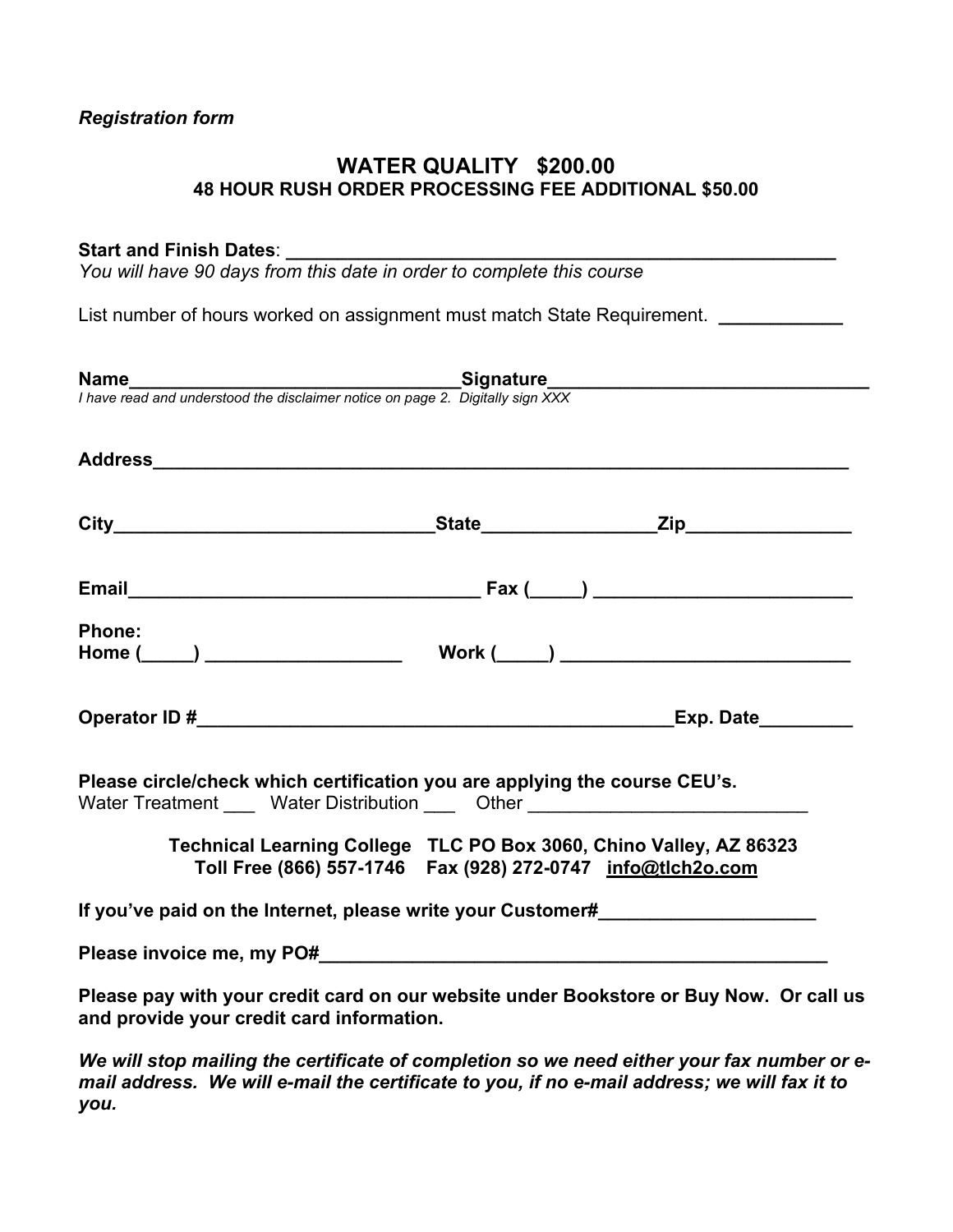# **DISCLAIMER NOTICE**

I understand that it is my responsibility to ensure that this CEU course is either approved or accepted in my State for CEU credit. I understand State laws and rules change on a frequent basis and I believe this course is currently accepted in my State for CEU or contact hour credit, if it is not, I will not hold Technical Learning College responsible. I also understand that this type of study program deals with dangerous conditions and that I will not hold Technical Learning College, Technical Learning Consultants, Inc. (TLC) liable for any errors or omissions or advice contained in this CEU education training course or for any violation or injury or neglect or damage caused by this CEU education training or course material suggestion or error. I will call or contact TLC if I need help or assistance and double-check to ensure my registration page and assignment has been received and graded.

**State Approval Listing Link**, check to see if your State accepts or has pre-approved this course. Not all States are listed. Not all courses are listed. If the course is not accepted for CEU credit, we will give you the course free if you ask your State to accept it for credit.

**Professional Engineers**; Most states will accept our courses for credit but we do not officially list the States or Agencies. Please check your State for approval.

# **State Approval Listing URL…**

*<http://www.abctlc.com/downloads/PDF/CEU%20State%20Approvals.pdf>*

*You can obtain a printed version of the course manual from TLC for an additional \$169.95 plus shipping charges.* 

# **AFFIDAVIT OF EXAM COMPLETION**

I affirm that I personally completed the entire text of the course. I also affirm that I completed the exam without assistance from any outside source. I understand that it is my responsibility to file or maintain my certificate of completion as required by the state or by the designation organization.

# **Grading Information**

In order to maintain the integrity of our courses we do not distribute test scores, percentages or questions missed. Our exams are based upon pass/fail criteria with the benchmark for successful completion set at 70%. Once you pass the exam, your record will reflect a successful completion and a certificate will be issued to you.

# **Rush Grading Service**

If you need this assignment graded and the results mailed to you within a 48-hour period, prepare to pay an additional rush service handling fee of \$50.00. This fee may not cover postage costs. If you need this service, simply write RUSH on the top of your Registration Form. We will place you in the front of the grading and processing line.

For security purposes, please fax or e-mail a copy of your driver's license and always call us to confirm we've received your assignment and to confirm your identity.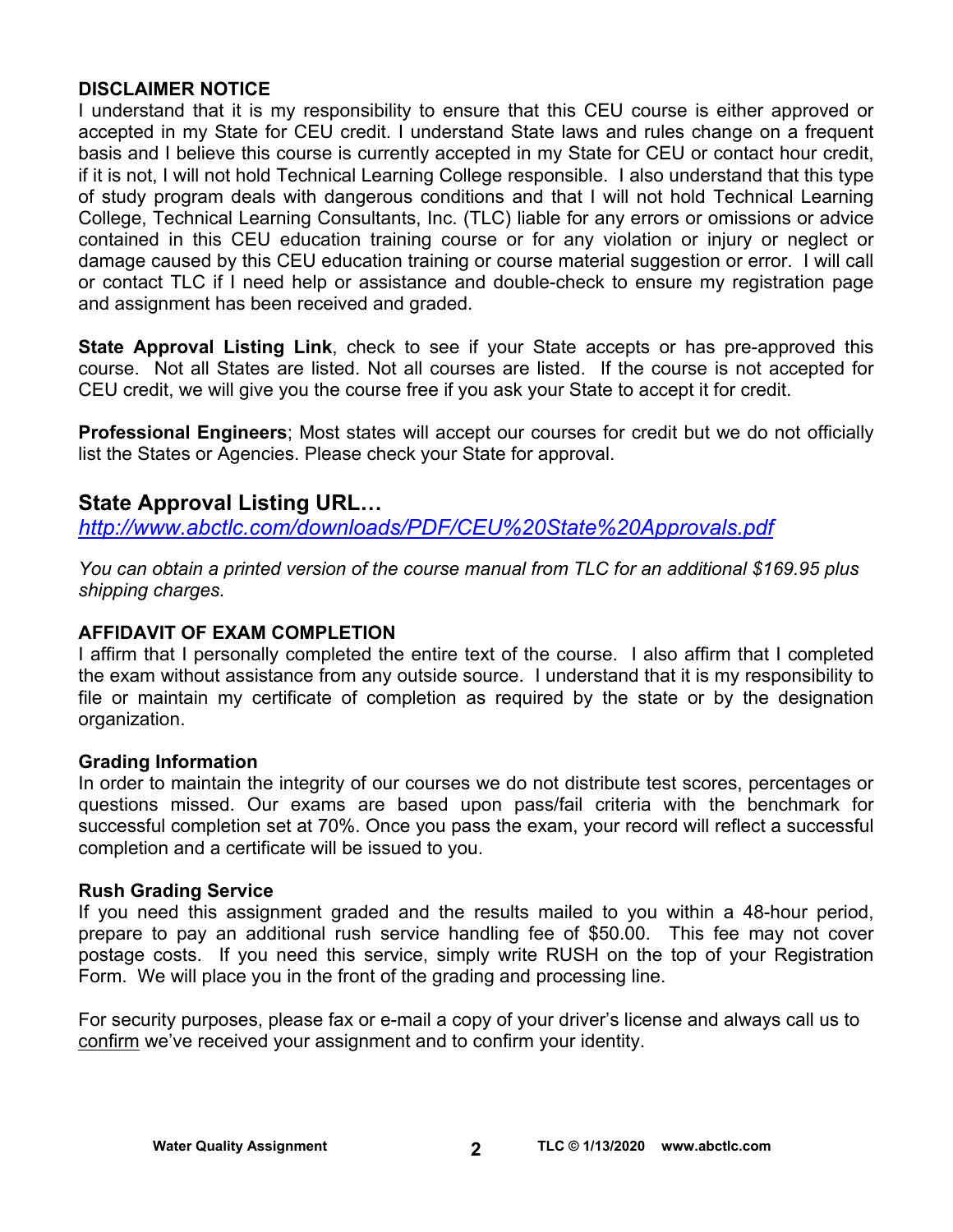# **CERTIFICATION OF COURSE PROCTOR**

Technical Learning College requires that our students who takes a correspondence or home study program course must pass a proctored course reading, quiz and final examination. The proctor must complete and provide to the school a certification form approved by the commission for each examination administered by the proctor.

**Instructions**. When a student completes the course work, fill out the blanks in this section and provide the form to the proctor with the examination.

Name of Course: **Name of Course:** 

Name of Licensee:

**Instructions to Proctor**. After an examination is administered, complete and return this certification and examination to the school in a sealed exam packet or in pdf format.

I certify that:

- 1. I am a disinterested third party in the administration of this examination. I am not related by blood, marriage or any other relationship to the licensee that would influence me from properly administering the examination.
- 2. The licensee showed me positive photo identification prior to completing the examination.
- 3. The enclosed examination was administered under my supervision on \_\_\_\_\_\_\_\_\_\_\_. The licensee received no assistance and had no access to books, notes or reference material.
- 4. I have not permitted the examination to be compromised, copied, or recorded in any way or by any method.
- 5. Provide an estimate of the amount of time the student took to complete the assignment.

Time to complete the entire course and final exam.

Notation of any problem or concerns:

Name and Telephone of Proctor (please print):

Signature of Proctor

 $\overline{a}$ 

 $\overline{a}$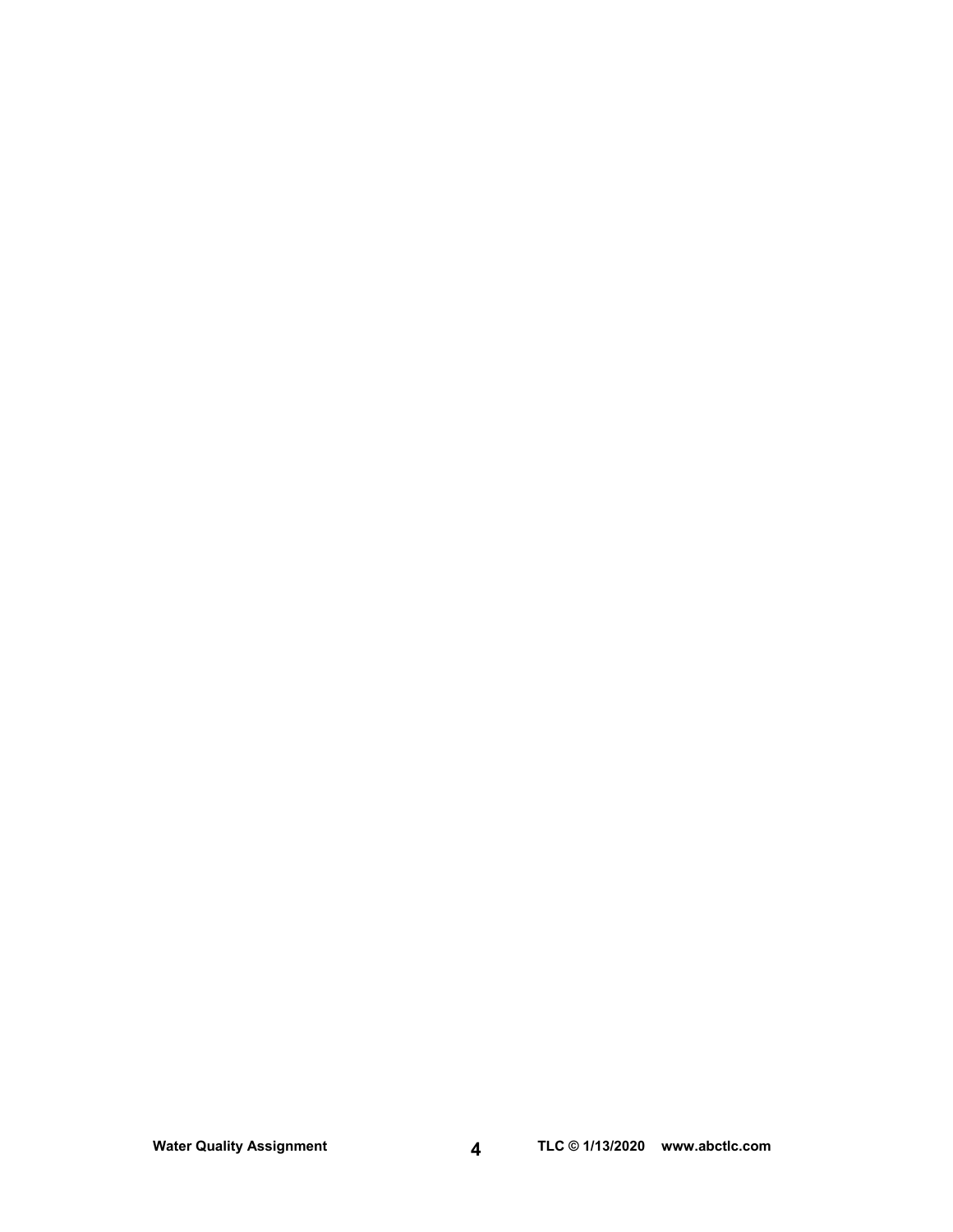# **Water Quality Answer Key**

| Did you check with your State agency to ensure this course is accepted for credit?<br>No refunds.                                                   |
|-----------------------------------------------------------------------------------------------------------------------------------------------------|
| You are responsible to ensure this course is accepted for credit. No refunds.<br>Method of Course acceptance confirmation. Please fill this section |
| Website __ Telephone Call___ Email____ Spoke to_________________________________                                                                    |
| Did you receive the approval number, if applicable? ____________________________                                                                    |
| What is the course approval number, if applicable? _____________________________                                                                    |

*You can electronically complete this assignment in Adobe Acrobat DC.* 

Please Circle, Bold, Underline or X, one answer per question. A **felt tipped pen** works best.

| 1. ABCD     | 19. A B C D | 37. A B     | 55. A B C D |
|-------------|-------------|-------------|-------------|
| 2. ABCD     | 20. A B C D | 38. A B C D | 56. A B C D |
| 3. ABCD     | 21. A B C D | 39. A B C D | 57. A B C D |
| 4. ABCD     | 22. A B C D | 40. A B C D | 58. A B C D |
| 5. ABCD     | 23. A B C D | 41. A B C D | 59. A B     |
| 6. ABCD     | 24. A B C D | 42. A B C D | 60. A B     |
| 7. ABCD     | 25. A B C D | 43. A B C D | 61. A B     |
| 8. ABCD     | 26. A B C D | 44. A B C D | 62. A B     |
| 9. ABCD     | 27. A B C D | 45. A B C D | 63. A B     |
| 10.ABCD     | 28. A B C D | 46. A B C D | 64. A B     |
| 11.ABCD     | 29. A B     | 47. A B C D | 65. A B     |
| 12.A B C D  | 30. A B C D | 48. A B C D | 66. A B     |
| 13.AB       | 31. A B C D | 49. A B C D | 67. A B     |
| 14. A B C D | 32. A B C D | 50. A B C D | 68. A B C D |
| 15.AB       | 33. A B C D | 51. A B C D | 69. A B C D |
| 16.A B C D  | 34. A B C D | 52. A B C D | 70. A B C D |
| 17.ABCD     | 35. A B     | 53. A B C D | 71. A B C D |
| 18.ABCD     | 36. AB      | 54. A B C D | 72. A B C D |
|             |             |             |             |

Water Quality Assignment **TLC © 1/13/2020** www.abctlc.com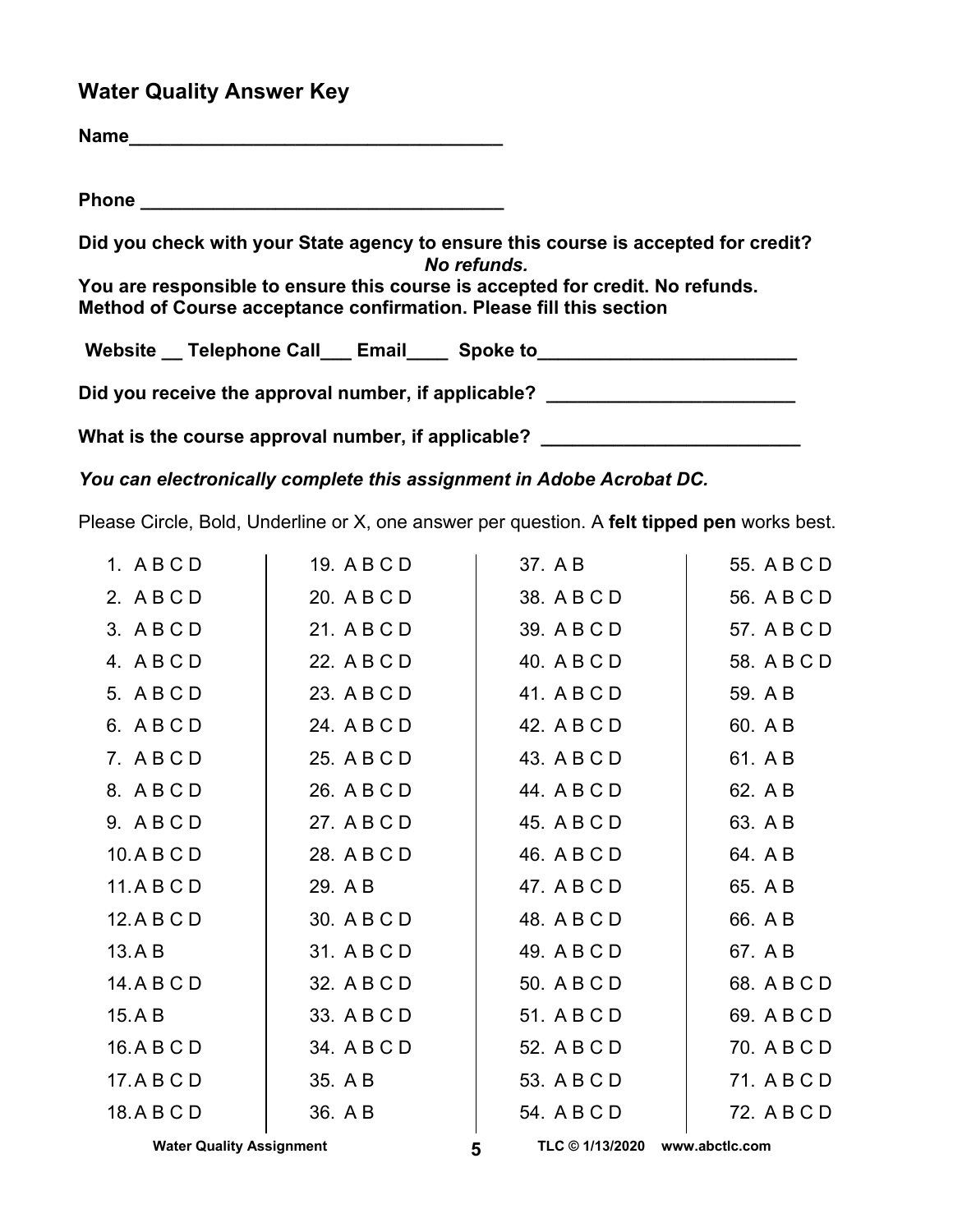|         | <b>Water Quality Assignment</b> |          |              | 6 | TLC © 1/13/2020 | www.abctlc.com |              |
|---------|---------------------------------|----------|--------------|---|-----------------|----------------|--------------|
|         | 105. A B C D                    |          | 138. A B C D |   | 171. ABCD       |                | 204. A B C D |
|         | 104. A B C D                    |          | 137. A B C D |   | 170. A B C D    |                | 203. A B C D |
|         | 103. A B C D                    |          | 136. A B C D |   | 169. A B C D    |                | 202. A B C D |
| 102. AB |                                 | 135. A B |              |   | 168. A B C D    |                | 201. A B C D |
| 101. AB |                                 |          | 134. A B C D |   | 167. A B C D    |                | 200. A B C D |
|         | 100. A B C D                    |          | 133. A B C D |   | 166. A B C D    | 199. AB        |              |
|         | 99. AB                          |          | 132. A B C D |   | 165. A B C D    | 198. A B       |              |
|         | 98. AB                          |          | 131. ABCD    |   | 164. A B C D    | 197. A B       |              |
|         | 97. ABCD                        |          | 130. A B C D |   | 163. A B        | 196. AB        |              |
|         | 96. A B C D                     |          | 129. A B C D |   | 162. A B C D    | 195. A B       |              |
|         | 95. AB                          |          | 128. A B C D |   | 161. ABCD       | 194. A B       |              |
|         | 94. ABCD                        | 127. A B |              |   | 160. ABCD       | 193. A B       |              |
|         | 93. A B C D                     | 126. A B |              |   | 159. A B C D    |                | 192. A B C D |
|         | 92. AB                          | 125. A B |              |   | 158. A B C D    |                | 191. A B C D |
|         | 91. ABCD                        | 124. A B |              |   | 157. A B C D    |                | 190. A B C D |
|         | 90. A B                         |          | 123. A B C D |   | 156. A B C D    | 189. A B       |              |
|         | 89. ABCD                        | 122. A B |              |   | 155. A B C D    |                | 188. A B C D |
|         | 88. AB                          | 121. A B |              |   | 154. A B C D    |                | 187. A B C D |
|         | 87. A B                         |          | 120. A B C D |   | 153. A B C D    |                | 186. A B C D |
|         | 86. ABCD                        |          | 119. ABCD    |   | 152. A B        | 185. A B       |              |
|         | 85. A B C D                     | 118. AB  |              |   | 151. AB         |                | 184. A B C D |
|         | 84. A B C D                     | 117. AB  |              |   | 150. A B C D    |                | 183. A B C D |
|         | 83. A B C D                     |          | 116. A B C D |   | 149. A B        |                | 182. A B C D |
|         | 82. A B C D                     |          | 115. A B C D |   | 148. AB         | 181. A B       |              |
|         | 81. ABCD                        |          | 114. ABCD    |   | 147. A B        |                | 180. A B C D |
|         | 80. ABCD                        |          | 113. ABCD    |   | 146. A B        | 179. A B       |              |
|         | 79. AB                          |          | 112. A B C D |   | 145. A B        |                | 178. A B C D |
|         | 78. AB                          |          | 111. ABCD    |   | 144. AB         |                | 177. A B C D |
|         | 77. ABCD                        |          | 110. A B C D |   | 143. A B        |                | 176. A B C D |
|         | 76. A B C D                     |          | 109. A B C D |   | 142. AB         |                | 175. A B C D |
|         | 75. ABCD                        | 108. A B |              |   | 141. AB         |                | 174. ABCD    |
|         | 74. ABCD                        | 107. A B |              |   | 140. A B        |                | 173. A B C D |
|         | 73. A B C D                     |          | 106. A B C D |   | 139. A B        |                | 172. A B C D |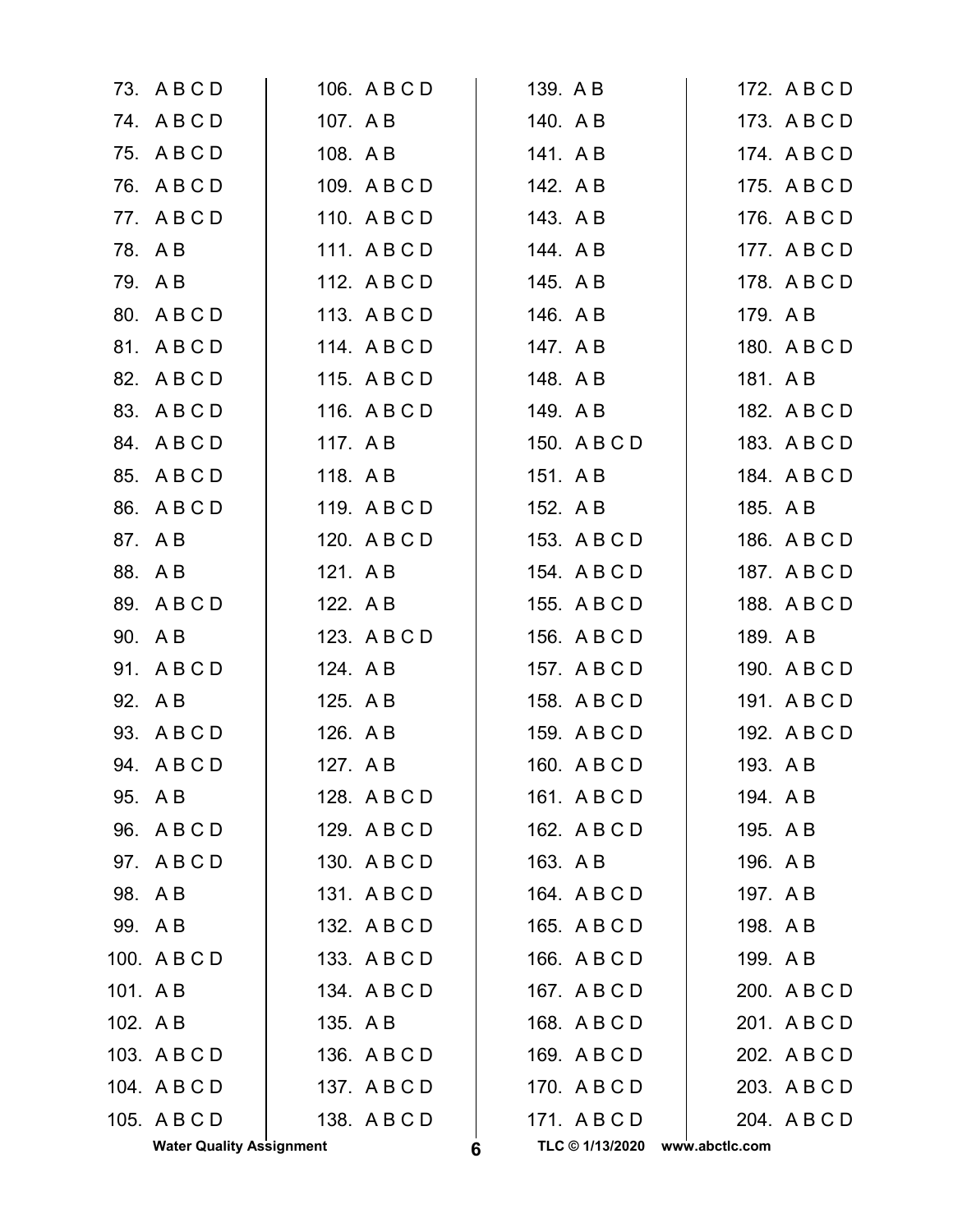| 205. A B C D | 217. ABCD    | 229. AB      | 241. ABCD    |
|--------------|--------------|--------------|--------------|
| 206. A B C D | 218. ABCD    | 230. A B C D | 242. A B C D |
| 207. A B C D | 219. ABCD    | 231. ABCD    | 243. A B     |
| 208. A B     | 220. A B C D | 232. A B C D | 244. A B     |
| 209. A B C D | 221. A B C D | 233. A B C D | 245. A B C D |
| 210. A B C D | 222. A B C D | 234. A B     | 246. A B C D |
| 211. ABCD    | 223. A B     | 235. A B C D | 247. A B     |
| 212. AB      | 224. A B C D | 236. A B C D | 248. AB      |
| 213. ABCD    | 225. A B     | 237. ABCD    | 249. AB      |
| 214. ABCD    | 226. A B C D | 238. A B C D | 250. AB      |
| 215. ABCD    | 227. ABCD    | 239. A B C D |              |
| 216. ABCD    | 228. AB      | 240. A B C D |              |
|              |              |              |              |

*I understand that I am 100 percent responsible to ensure that TLC receives the Assignment and Registration Key. I understand that TLC has a zero tolerance towards not following their rules, cheating or hostility towards staff or instructors. I need to complete the entire assignment for credit. There is no credit for partial assignment completion. My exam was proctored.* 

*I* will contact TLC if I do not hear back from them within 2 days of assignment submission. I will *not hold TLC liable for any errors, injury, death or non-compliance with rules. I will abide with all federal and state rules and rules found on page 2. I will forfeit my purchase costs and will not receive credit or a refund if I do not abide with TLC's rules.* 

# **Please Sign that you understand and will abide with TLC's Rules.**

**\_\_\_\_\_\_\_\_\_\_\_\_\_\_\_\_\_\_\_\_\_\_\_\_\_\_\_\_\_\_\_\_\_\_\_\_\_\_\_\_\_\_\_\_\_\_\_\_\_\_\_\_\_\_** 

## **Signature**

*Please write down any questions you were not able to find the answers or that have errors.*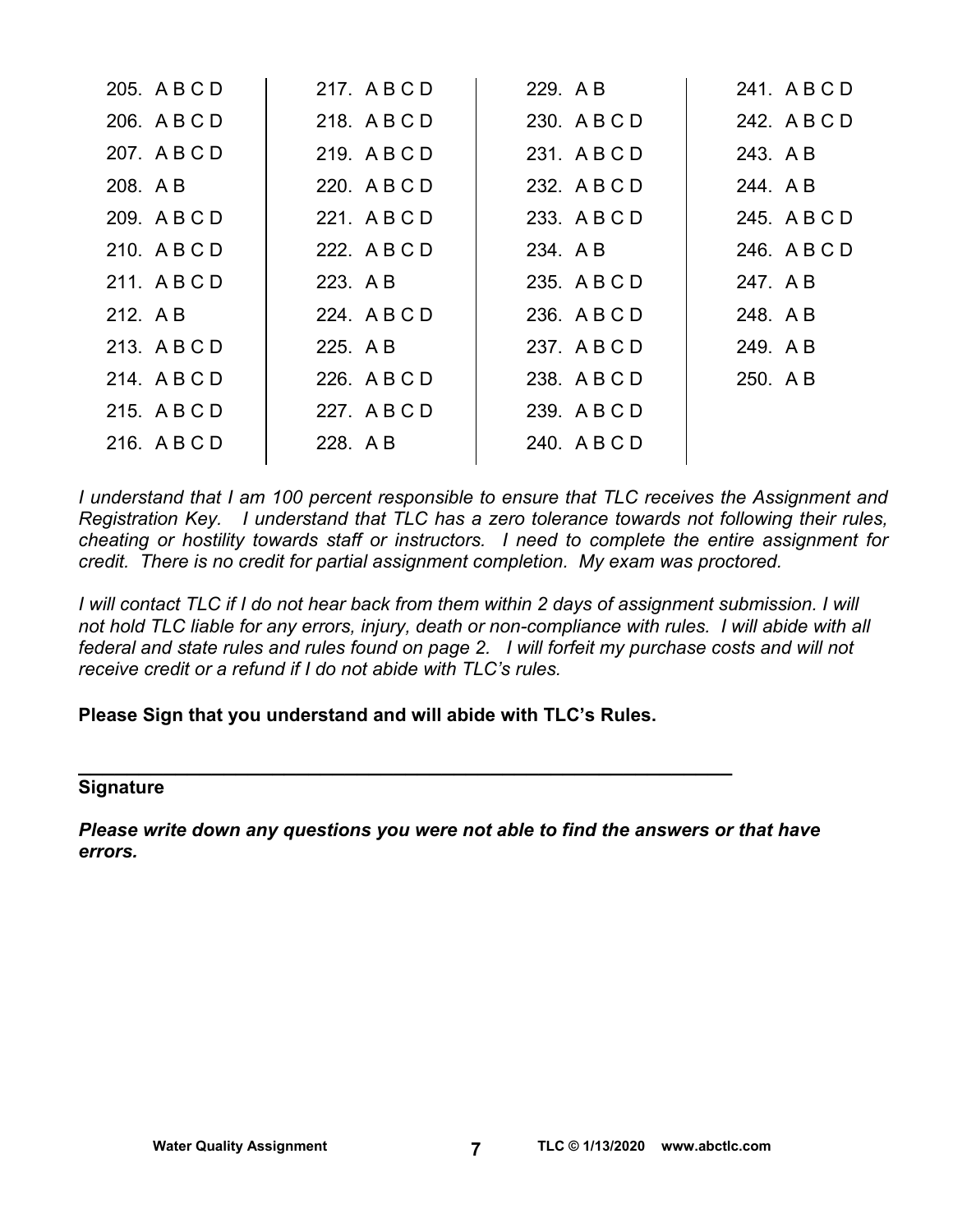# **When Finished with Your Assignment...**

# **REQUIRED DOCUMENTS**

Please scan the **Registration Page, Answer Key, Proctoring report, Survey and Driver's License** and email these documents to [info@TLCH2O.com.](mailto:info@TLCH2O.com) 

# **IPhone Scanning Instructions**

If you are unable to scan, take a photo of these documents with your **iPhone** and send these photos to TLC, info@TLCH2O.com.

# **FAX**

If you are unable to scan and email, please fax these documents to TLC, if you fax, call to confirm that we received your paperwork. **(928) 468-0675** 

## **Rush Grading Service**

If you need this assignment graded and the results mailed to you within a 48-hour period, prepare to pay an additional rush service handling fee of \$50.00.

*This course contains general EPA's SDWA federal rule requirements. Please be aware that each state implements water / sampling procedures/ safety / environmental / SDWA regulations that may be more stringent than EPA's regulations. Check with your state environmental/health agency for more information. These rules change frequently and are often difficult to interpret and follow. Be careful to be in compliance with your regulatory agencies and do not follow this course for any compliance concerns.*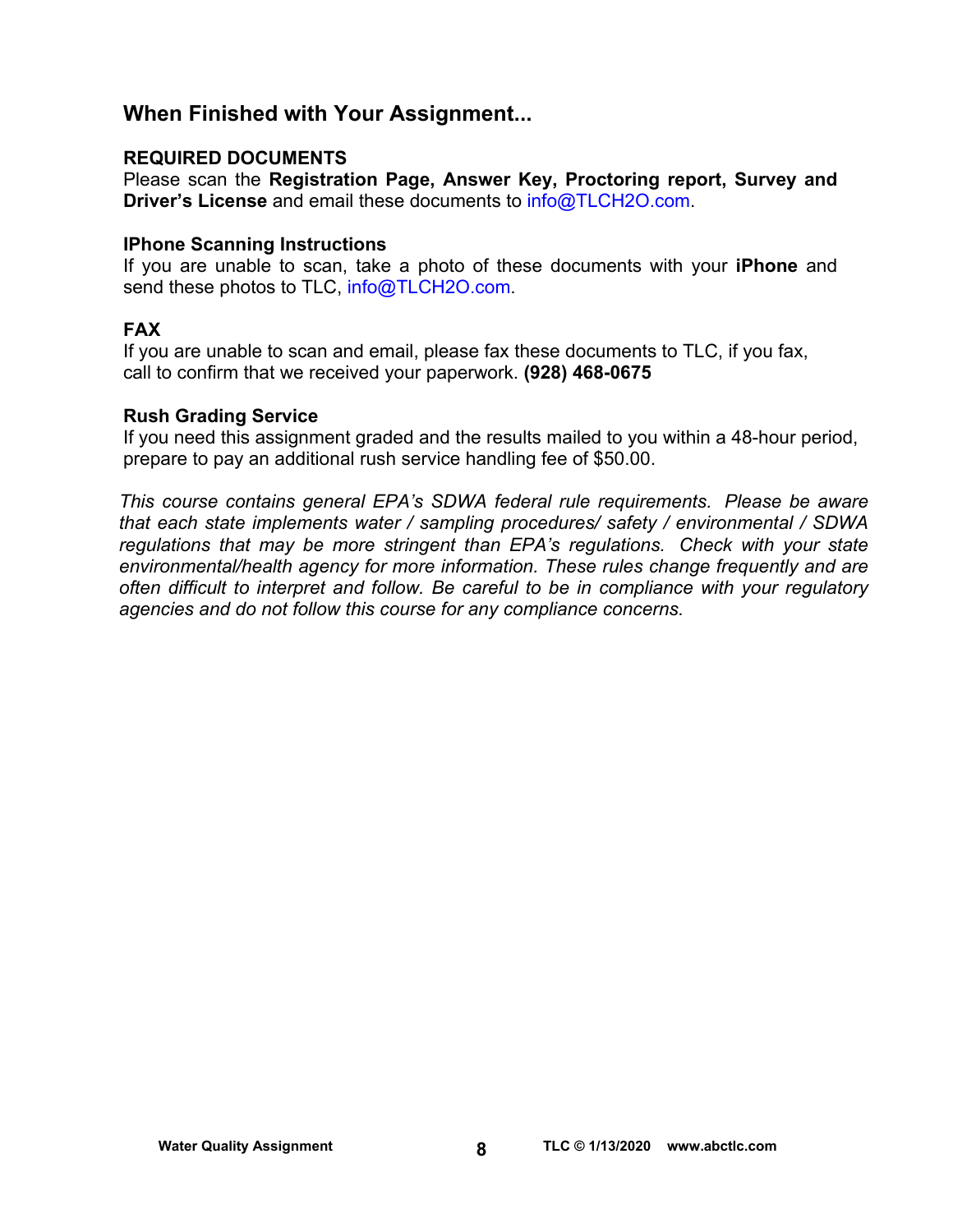*Please e-mail or fax this survey along with your final exam* 

# **WATER QUALITY CEU COURSE CUSTOMER SERVICE RESPONSE CARD**

| NAME:                                              |  |  |  |                                                                          |
|----------------------------------------------------|--|--|--|--------------------------------------------------------------------------|
|                                                    |  |  |  | <b>PHONE Example 2019</b>                                                |
| <b>ANSWER IN THE AREA BELOW.</b>                   |  |  |  | PLEASE COMPLETE THIS FORM BY CIRCLING THE NUMBER OF THE APPROPRIATE      |
| Please rate the difficulty of your course.         |  |  |  |                                                                          |
| Very Easy 0 1 2 3 4 5 Very Difficult               |  |  |  |                                                                          |
| Please rate the difficulty of the testing process. |  |  |  |                                                                          |
| Very Easy 0 1 2 3 4 5 Very Difficult               |  |  |  |                                                                          |
|                                                    |  |  |  | Please rate the subject matter on the exam to your actual field or work. |
|                                                    |  |  |  | Very Similar 0 1 2 3 4 5 Very Different                                  |
|                                                    |  |  |  |                                                                          |
| What would you do to improve the Course?           |  |  |  |                                                                          |
|                                                    |  |  |  |                                                                          |
|                                                    |  |  |  |                                                                          |

\_\_\_\_\_\_\_\_\_\_\_\_\_\_\_\_\_\_\_\_\_\_\_\_\_\_\_\_\_\_\_\_\_\_\_\_\_\_\_\_\_\_\_\_\_\_\_\_\_\_\_\_\_\_\_\_\_\_\_\_\_\_\_\_\_\_\_\_\_\_\_\_\_\_\_\_\_\_

Any other concerns or comments.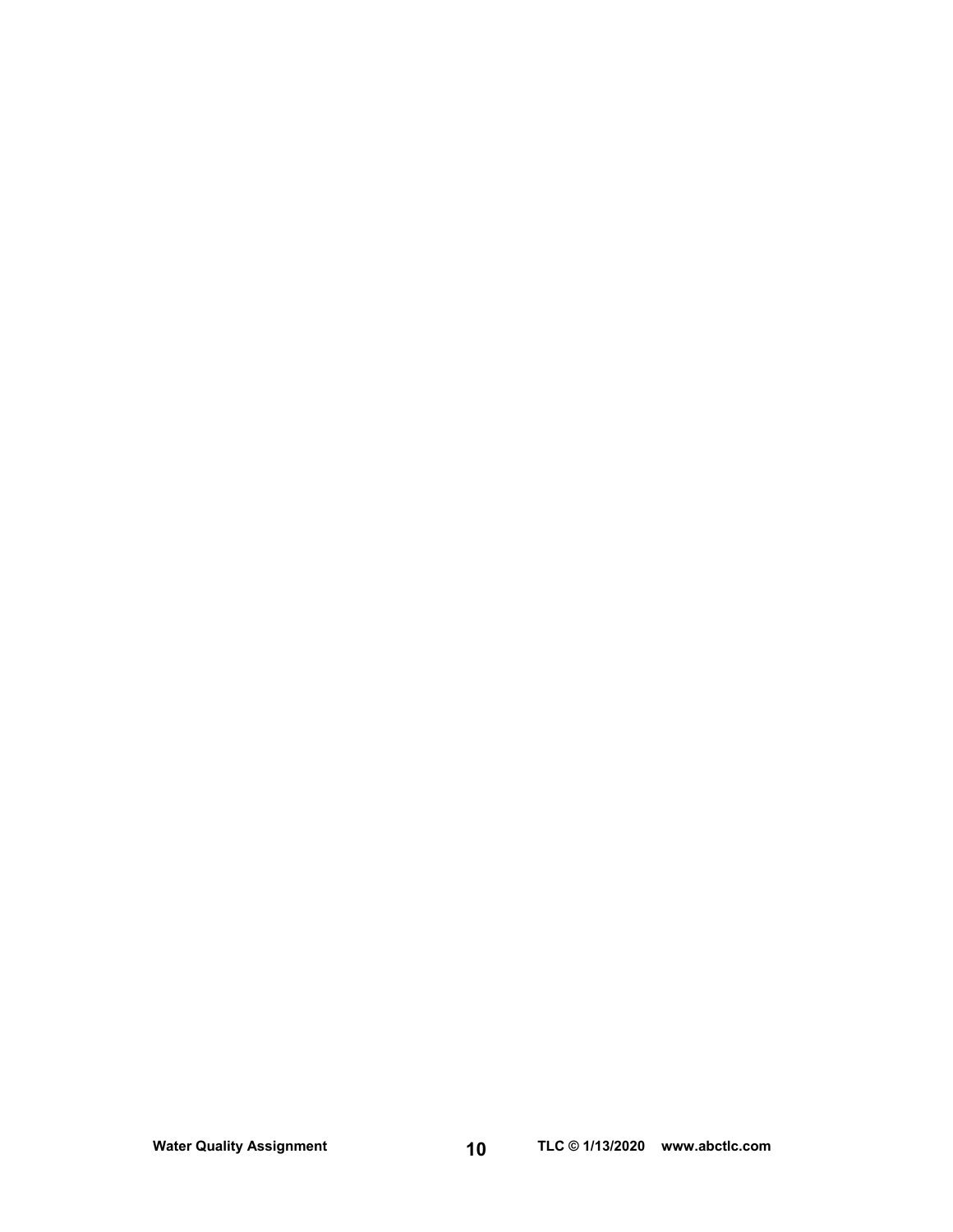# **Water Quality CEU Training Course Assignment**

The Water Quality CEU course assignment is available in Word on the Internet for your convenience, please visit [www.ABCTLC.com an](http://www.ABCTLC.com)d download the assignment and e-mail it back to TLC.

You will have 90 days from receipt of this manual to complete it in order to receive your Professional Development Hours (PDHs) or Continuing Education Unit (CEU). A score of 70 % or better is necessary to pass this course. If you should need any assistance, please email or fax all concerns and the completed ANSWER KEY to [info@tlch2o.com.](mailto:info@tlch2o.com) 

Select one answer per question. Please utilize the answer key. (s) on the answer will indicate either plural and singular tenses.

#### **Hyperlink to the Glossary and Appendix**

*<http://www.abctlc.com/downloads/PDF/WTGlossary.pdf>*

#### **Water Quality Section Surface (Raw) Water Introduction**

1. Operators need to appropriately treat surface water is never pure of Theorem it. Most of the earth's water sources obtain their water supplies through precipitation.

- A. Excess nutrients C. Pollution
- B. Biological actions D. None of the above

2. Water passes runoffs and infiltrates the ground during precipitation; this runoff acquires a wide that intensely alters its usefulness.

- A. Excess nutrients C. Dissolved or suspended impurities
- B. Biological actions D. None of the above

#### **Three Types of Public Water Systems**

- 3.Provides water to the same population year-round for example: homes, apartment buildings.
- A. TNCWS C. NTNCWSs
- B. CWSs D. None of the above
- 4. Approximately 18,000 water systems
- A. TNCWS C. NTNCWSs
- B. CWSs D. None of the above

## **Surface Water Properties**

5. Runoff could produce mud, leaves, decayed vegetation, and human and animal refuse. The discharge from industry could increase<br>A. Volatile organic compounds C. Excess nutrients

- A. Volatile organic compounds
	-
- B. Water quality **D.** None of the above

6. Adjustments in the dissolved oxygen, algae, temperature, suspended solids, turbidity, and carbon dioxide will change because of

- A. Excess nutrients C. Discharge
	-
- B. Biological actions D. None of the above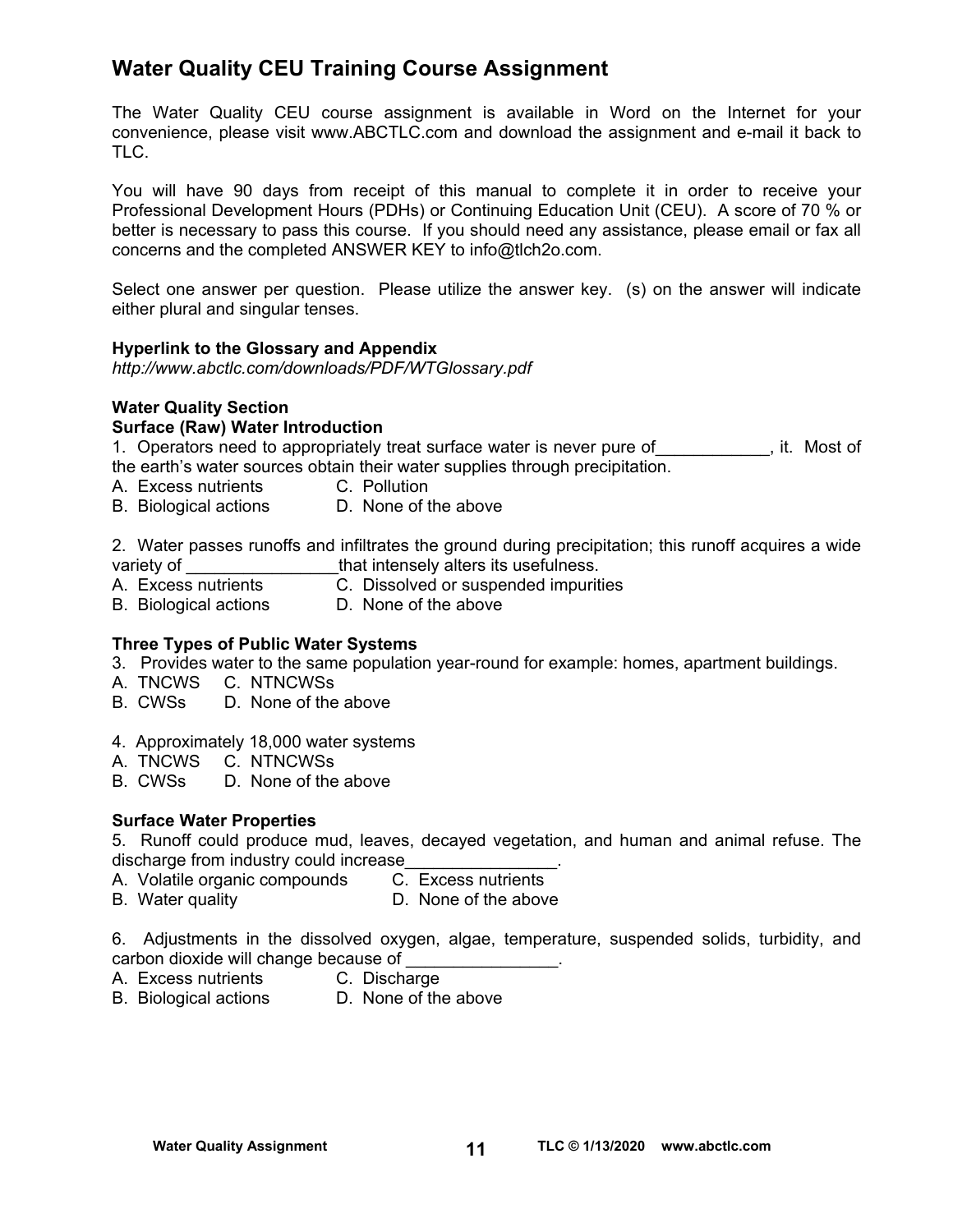#### **Managing Water Quality at the Source**

7. Contingent upon the region, source water may have several restrictions of use as part of a Water Shed Management Plan. In some areas, it may be restricted from recreational use, discharge or runoff from agriculture, or

- 
- A. Excess nutrients C. Industrial and wastewater discharge
- B. Biological actions D. None of the above

#### **Physical Characteristics of Water**

8. Physical characteristics are the elements found that are considered alkali, metals, and nonmetals such as carbonates, fluoride, the consumer relates it to scaling of faucets or staining.

- A. pH and alkalinity C. Powdered activated carbon and chlorine
- 
- B. Sulfides or acids D. None of the above

9. Total Dissolved Solids (TDS) is not a primary pollutant; it is a gauge of appealing water characteristics such as hardness and an indication of an assortment of chemical contaminants that might be present, such as?

- A. Turbidity C. Arsenic
- B. Colloids D. None of the above

10. pH is the negative logarithm of the hydrogen ion concentration, [H+], a measure of the degree to which a solution is

- A. Alkalinity C. Hydrogen ion (H+)
- B. Acidic or alkaline D. None of the above

11. **Example 11.** The substance that can give up a hydrogen ion (H<sup>+</sup>); a base is a substance that can accept H+.

A. Acid C. Acidic or alkaline

B. Base D. None of the above

12. The more acidic a solution the greater the hydrogen ion concentration and the lower the pH; a pH of 7.0 indicates neutrality, a pH of less than 7 indicates acidity, and a pH of more than 7 indicates

- A. Acid C. Alkalinity
- B. Base D. None of the above

#### **Alkalinity**

13. Alkalinity of water is its acid-neutralizing capacity. It is the sum of all the titratable bases. The measured value may vary significantly with the end-point pH used.<br>A. True B. False

A. True

14. \_\_\_\_\_\_\_\_\_\_\_\_\_\_\_\_\_\_\_ with an overabundance of alkaline earth metal concentrations is significant in determining the suitability of water for irrigation.

- A. Alkalinity C. Hydrogen ion (H+)
- B. Acid D. None of the above

15. Alkalinity measurements are used in the interpretation and control of water and wastewater treatment processes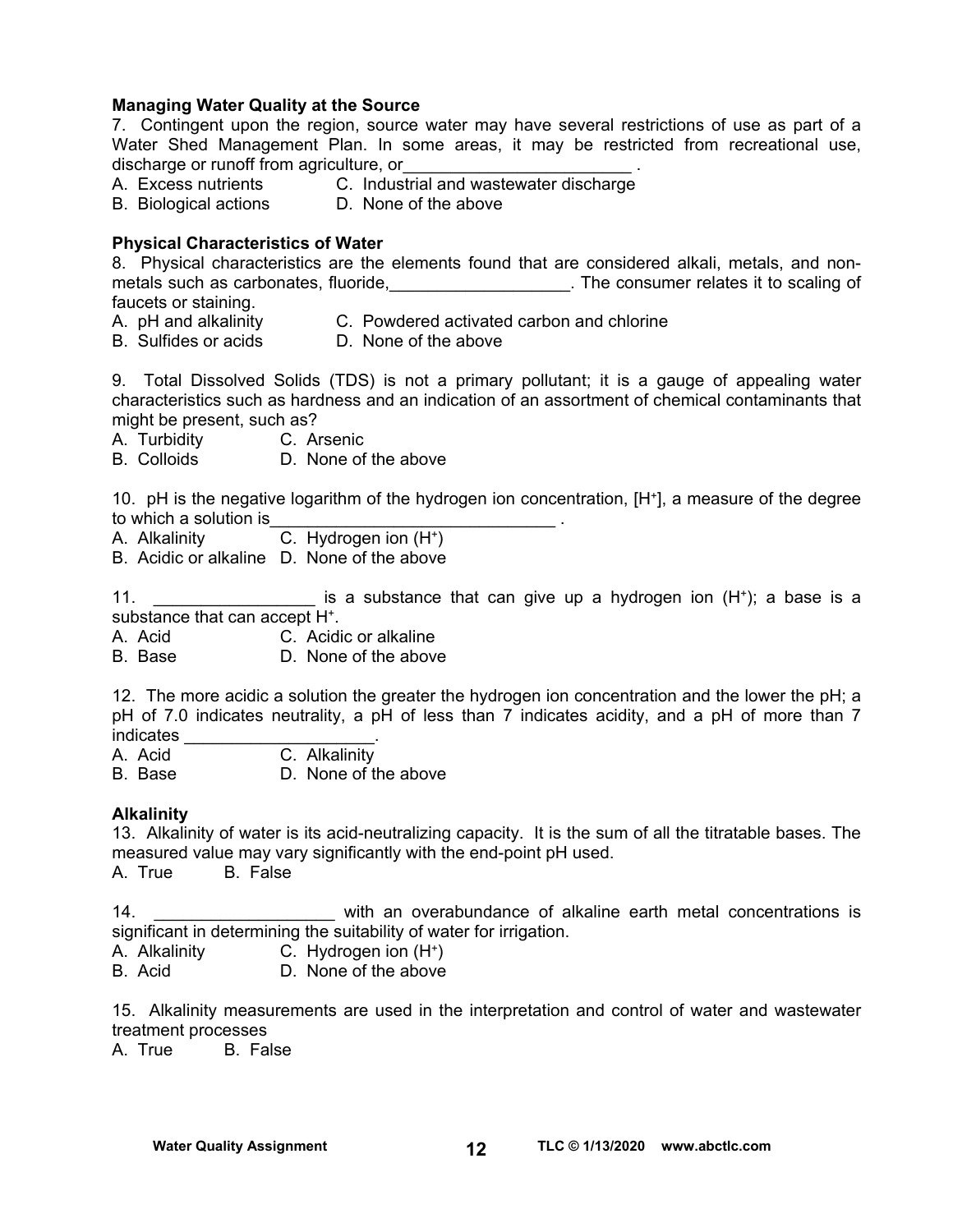### **Turbidity Introduction**

16. One physical feature of water is turbidity. A measure of the cloudiness of water caused by the cloudy appearance of water caused by the presence of tiny particles.

A. Suspended particles C. Temperature fluctuation

B. Variations D. None of the above

17. The turbidity in natural surface waters is composed of a large number of sizes of particles. The sizes of particles can be changing constantly, depending on precipitation and factors.

- A. MCL C. Temperature
- B. Manmade D. None of the above

18. Generally, higher turbidity levels require higher coagulant dosages. However, seldom is the relationship between turbidity level and \_\_\_\_\_\_\_\_\_\_\_\_\_\_\_\_\_\_\_\_linear.

A. Coagulant dosage

B. Total Dissolved Solids (TDS) D. None of the above

19. Low **EXECUTE:** We waters can be very difficult to coagulate due to the difficulty in inducing collision between the colloids.

- A. Turbidity C. Total Dissolved Solids (TDS)
- B. Colloids D. None of the above

#### **Turbidity MCL**

20. An MCL for turbidity established by the EPA because **EXAL EXACCO EXACCO** interferes with disinfection. This characteristic of water changes the most rapidly after a heavy rainfall.

- A. Conductivity C. Temperature
- B. Turbidity D. None of the above

21. The temperature variation of a sample, a scratched or unclean sample tube in the nephelometer and selecting an incorrect wavelength of a light path may be conditions caused by an inaccurate **and interest** measurement.

- A. Conductivity C. Temperature
- B. Turbidity D. None of the above

#### **Dissolved Oxygen**

 $\mathcal{L}=\mathcal{L}^{\mathcal{L}}$  , where  $\mathcal{L}^{\mathcal{L}}$ 

22. The level of dissolved oxygen in natural waters is often a direct indication of quality, since aquatic plants produce oxygen, while microorganisms generally consume it as they feed on

- A. Pollutants C. E. coli bacteria
- B. Organic matter D. None of the above

23. At low temperatures, the \_\_\_\_\_\_\_\_\_\_\_\_\_\_\_\_\_\_\_\_\_\_\_is increased, so that in winter, concentrations as high as 20 ppm may be found in natural waters; during summer, saturation levels can be as low as 4 or 5 ppm.

- A. Dissolved oxygen C. Solubility of oxygen
- B. Thermal stratification D. None of the above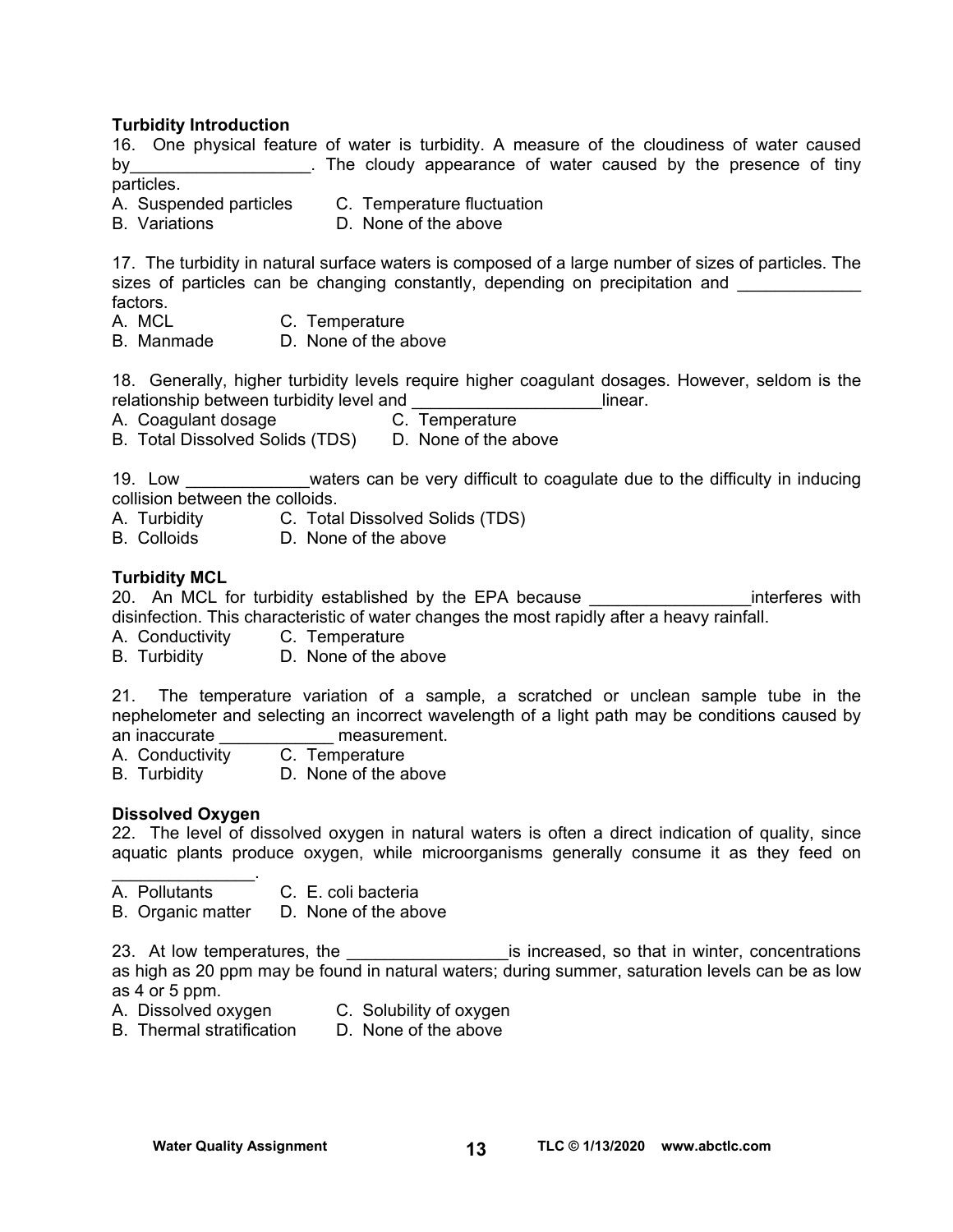## **Objections to Hard Water**

## **Scale Formation**

24. Hard water forms scale, usually\_\_\_\_\_\_\_\_\_\_\_\_\_\_\_\_\_, which causes a variety of problems. Left to dry on the surface of glassware and plumbing fixtures, including showers doors, faucets, and sink tops; hard water leaves unsightly white scale known as water spots.

A. Magnesium carbonate C. Calcite

B. Calcium carbonate D. None of the above

## **Secondary Standard**

25. TDS is most often measured in parts per million (ppm) or milligrams per liter of water (mg/L). The normal TDS level ranges from

- A. 50 ppm to 1,000 ppm C. 50 ppm to 100 ppm
- B. 5 ppm to 10 ppm D. None of the above

## **Langelier Saturation Index**

26. The Langelier Saturation index (LSI) is an evenness scale derived from the theoretical concept of saturation and provides an indicator of the degree of saturation of water with respect to calcium carbonate. It can be shown that the Langelier saturation index (LSI) approximates the base 10 logarithm of the saturation level.

A. Magnesium carbonate C. Calcite

B. Calcium carbonate D. None of the above

27. The Langelier saturation level approaches the concept of saturation using pH as a main variable. The LSI can be interpreted as the pH change required to bring water to the set of  $\sim$  . The set of  $\sim$   $\sim$ 

A. Saturation level(s) C. Equilibrium

B. Stratification **D. None of the above** 

## **More on the Stage 2 DBP Rule**

28. Which of the following rules focuses on public health protection by limiting exposure to DBPs, specifically total trihalomethanes and five haloacetic acids, which can form in water through disinfectants used to control microbial pathogens?

- A. Stage 2 DBP rule C. Long Term 2 Enhanced Surface Water Treatment Rule
- B. Stage 1 DBPR D. None of the above

29. Safe Drinking Water Act (SDWA) has been highly effective in protecting public health and has evolved to respond to new and emerging threats to safe drinking water.

A. True B. False

30. Which of the following is one of the major public health advances in the 20th century?

- A. Disinfection of drinking water C. Amendments to the SDWA
- B. Water distribution D. None of the above

31. There are specific microbial pathogens, such as \_\_\_\_\_\_\_\_\_\_\_\_\_\_\_\_, which can cause illness, and are highly resistant to traditional disinfection practices.

- A. Cryptosporidium C. Protozoa
- B. E. coli host culture D. None of the above

32. The Stage 1 Disinfectants and Disinfection Byproducts Rule and \_\_\_\_\_\_\_\_\_, promulgated in December 1998.

- A. Stage 1 DBPR C. Interim Enhanced Surface Water Treatment Rule
- B. Stage 2 DBPR D. None of the above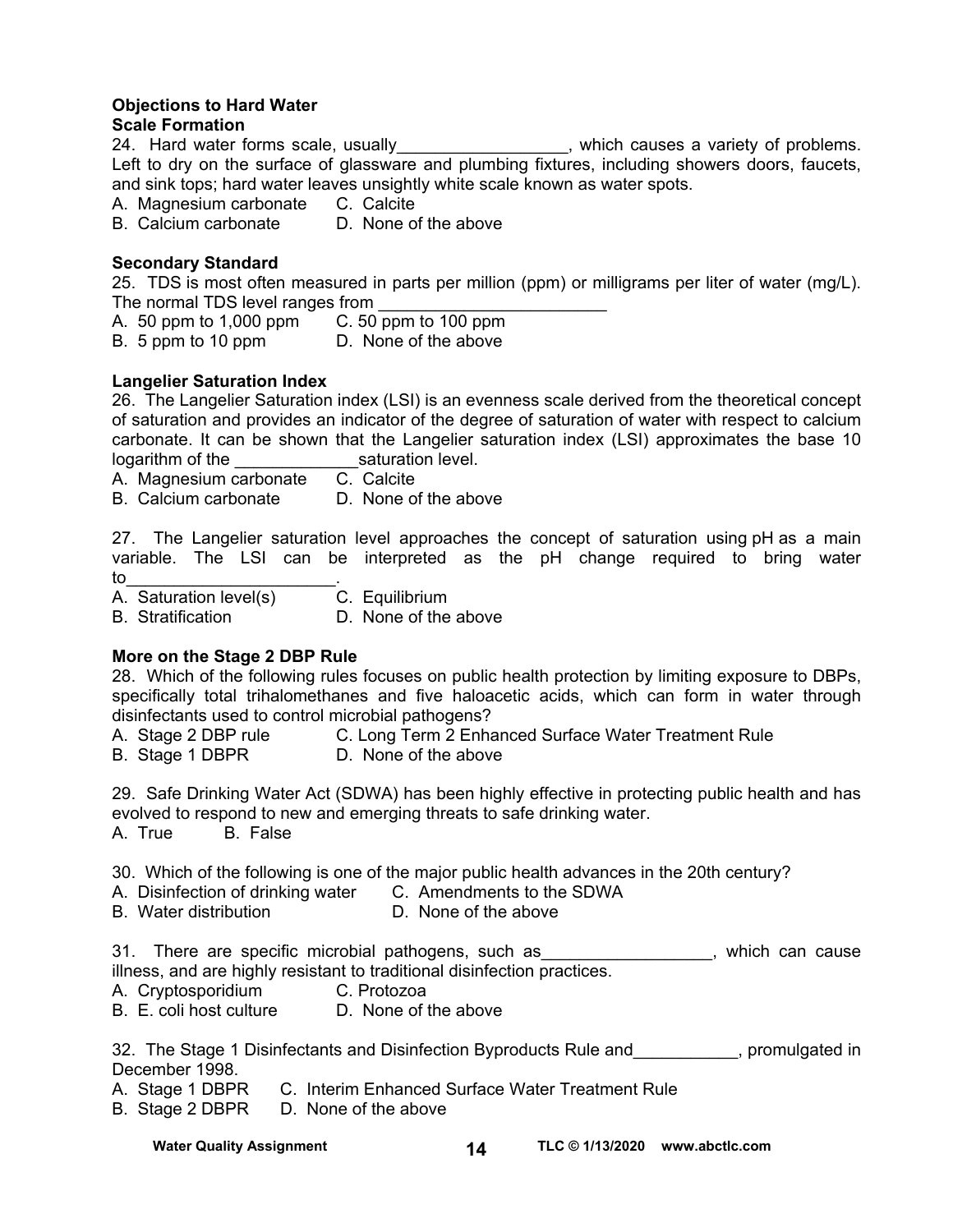## **What are Disinfection Byproducts (DBPs)?**

33. Which of the following form when disinfectants used to treat drinking water react with naturally occurring materials in the water?

- A. Chloramines C. Disinfection byproducts (DBPs)
- B. Humic and fulvic acids D. None of the above

34. Total trihalomethanes and haloacetic acids are widely occurring \_\_\_\_\_\_\_\_\_\_\_\_\_ formed during disinfection with chlorine and chloramine.<br>A. Gases compared C. Classes of DBP

- C. Classes of DBPs
- B. Substances D. None of the above

#### **Are THMs and HAAs the only disinfection byproducts?**

35. The presence of TTHM and HAA5 is representative of the occurrence of many other chlorination DBPs; thus, an increase of TTHM and HAA5 generally indicates an increase of DBPs from chlorination.

A. True B. False

#### **All disinfectants form DBPs in one of two reactions:**

36. Chorine and chlorine-based compounds (halogens) react with organics in water causing the hydrogen atom to substitute other atoms, resulting in halogenated by-products. A. True B. False

#### **Public Health Concerns**

37. Results from toxicology studies have shown several DBPs (e.g., bromodichloromethane, bromoform, chloroform, dichloroacetic acid, and bromate) to be inert to laboratory animals. A. True B. False

#### **Disinfection Byproduct Research and Regulations Summary**

38. **Example 38. Example 15 is unquestionably the most important step in the treatment of water for** drinking water supplies. A. DBP(s) C. Disinfection B. Turbidity (particle) D. None of the above

39. The **Example 2018** Should not be compromised because of concern over the potential long-term effects of disinfectants and DBPs. A. DBP(s) C. Microbial quality of drinking water

B. Turbidity (particle) D. None of the above

40. The risk of illness and death resulting from exposure to pathogens in drinking water is very much greater than the risks from

A. Disinfectants and DBPs C. Natural organic matter precursors

B. Turbidity (particle) D. None of the above

## **Controlling Disinfection Byproducts**

41. Treatment techniques are available that provide water suppliers the opportunity to maximize potable water safety and quality while minimizing the risk of \_\_\_\_\_\_\_\_\_\_\_\_\_\_\_\_\_.

A. DBP risks C. Disinfectants and DBPs

B. Turbidity (particle) D. None of the above

(S) Means the answer can be plural or singular in nature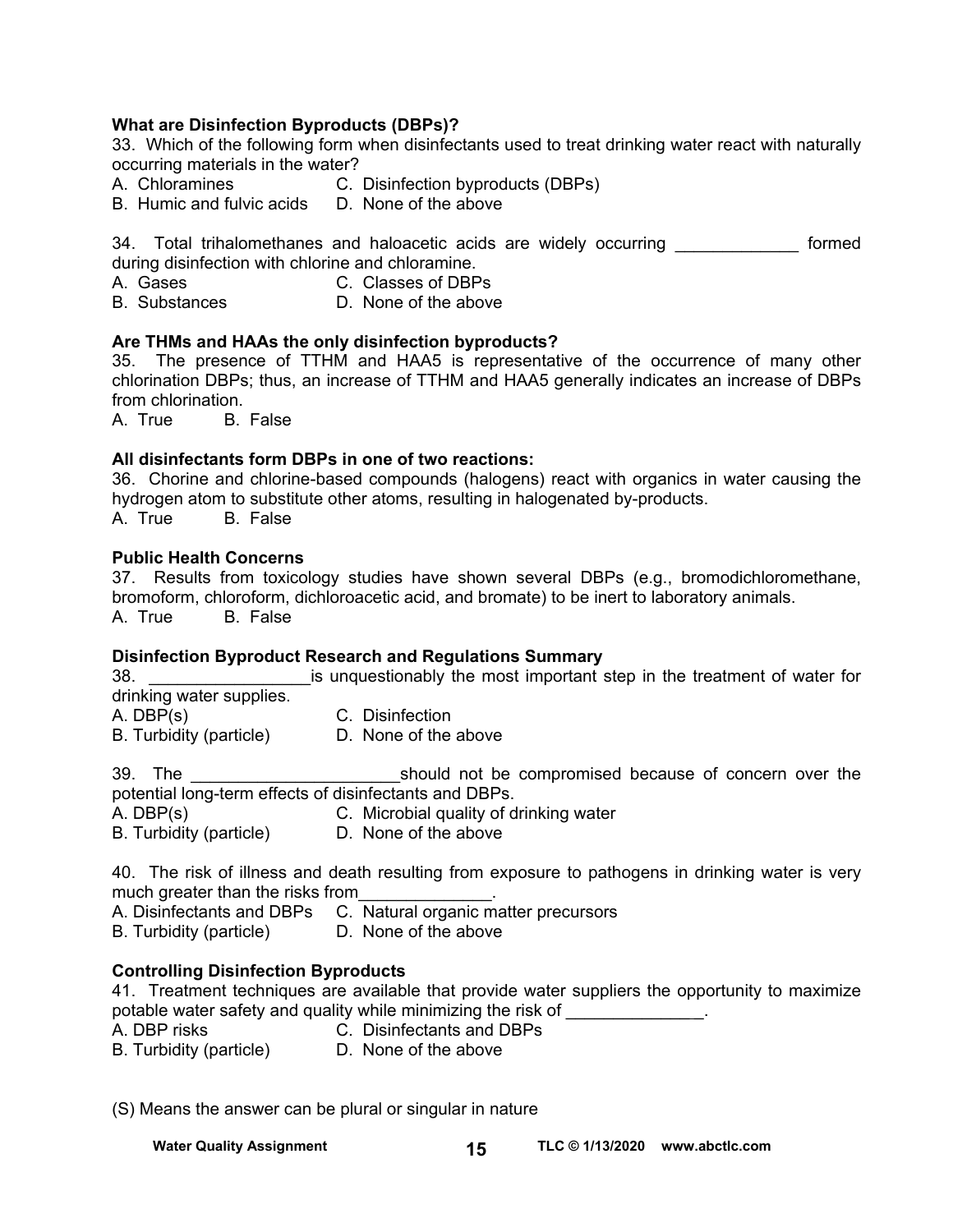| matter precursors prior to disinfection.<br>A. DBP(s) C. DBP formation<br>B. Turbidity (particle) D. None of the above                         | 42. Generally, the best approach to reduce _____________________is to remove natural organic    |          |
|------------------------------------------------------------------------------------------------------------------------------------------------|-------------------------------------------------------------------------------------------------|----------|
| prior to disinfection:<br><b>Coagulation and Clarification</b>                                                                                 | The EPA guidance discusses three processes to effectively remove natural organic matter         |          |
| A. Inorganic coagulants C. Turbidity (particle)<br>B. Most contaminants D. None of the above                                                   | 43. Most treatment plants optimize their coagulation process for _______________                | removal. |
|                                                                                                                                                | 44. Coagulation processes can also be optimized for natural organic matter removal with higher  |          |
| <b>Absorption</b><br>byproducts.<br>A. Inorganic coagulants C. Soluble organics<br>B. Most contaminants D. None of the above                   | 45. Activated carbon can be used to absorb _______________that react with disinfectants to form |          |
| <b>Organisms Descriptors and Meanings</b><br>46. Hetero means<br>A. Feed or nourish C. Light<br>B. Other (Organic carbon) D. None of the above |                                                                                                 |          |
| 47. Anaerobic means<br>A. Without air C. Self (Inorganic carbon)<br>B. With air D. None of the above                                           |                                                                                                 |          |
| 48. Litho means<br>A. Rock C. Light<br>B. Organic D. None of the above                                                                         |                                                                                                 |          |
| 49. Organo means<br>A. Rock<br>C. Light<br>D. None of the above<br>B. Organic                                                                  |                                                                                                 |          |
| 50. Auto means<br>A. Without air<br>B. With air                                                                                                | C. Self (Inorganic carbon)<br>D. None of the above                                              |          |
| 51. Photo means<br>A. Feed or nourish<br>B. Other (Organic carbon)                                                                             | C. Light<br>D. None of the above                                                                |          |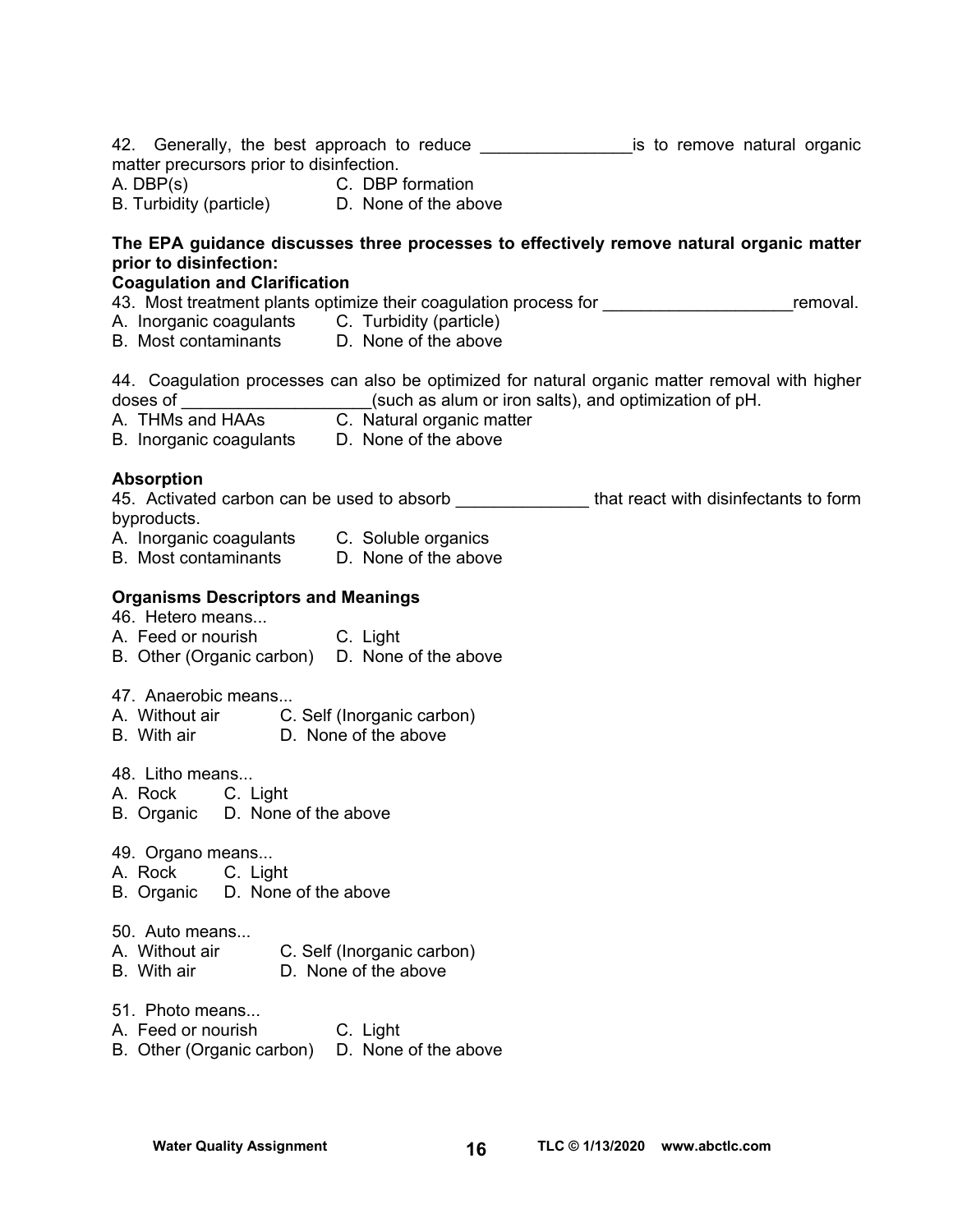52. Troph means...

- A. Feed or nourish C. Light
- B. Other (Organic carbon) D. None of the above

53. Chemo means...

A. Rock C. Chemical

- B. Organic D. None of the above
- 54. Facultative means...
- A. Without air C. Self (Inorganic carbon)
- B. With air or without air D. None of the above

55. Aerobic means...

- A. Without air C. Self (Inorganic carbon)
- B. With air **D. None of the above**

#### **Contaminants that may be present in sources of drinking water include:**

56. Which of the following like salts and metals, which can be naturally occurring or result from urban stormwater runoff, industrial or domestic wastewater discharges, oil and gas production, mining or farming?

- A. Radioactive contaminants C. Inorganic contaminants
- B. Pesticides and herbicides D. Microbial contaminants

57. Which of the following can be synthetic and volatile organic chemicals, which are by-products of industrial processes and petroleum production, and can come from gas stations, urban stormwater run-off, and septic systems?

- A. Organic chemical contaminants C. Inorganic contaminants
- B. Pesticides and herbicides D. Microbial contaminants

58. Which of the following can be naturally occurring or be the result of oil and gas production and mining activities?

- A. Radioactive contaminants C. Inorganic contaminants
- B. Pesticides and herbicides D. Microbial contaminants

#### **Background**

59. Coliform bacteria and chlorine residual are the only routine sampling and monitoring requirements for small ground water systems with chlorination. The coliform bacteriological sampling is governed by the Coliform Reduction amendment of the SDWA. A. True B. False

## **TCR**

60. The TCR recommends most of the Public Water Systems (PWS) to monitor their distribution system for bacteria according to the written sample sitting plan for that system. A. True B. False

61. The sample sitting plan identifies sampling frequency and locations throughout the distribution system that are selected to be representative of conditions in the entire system.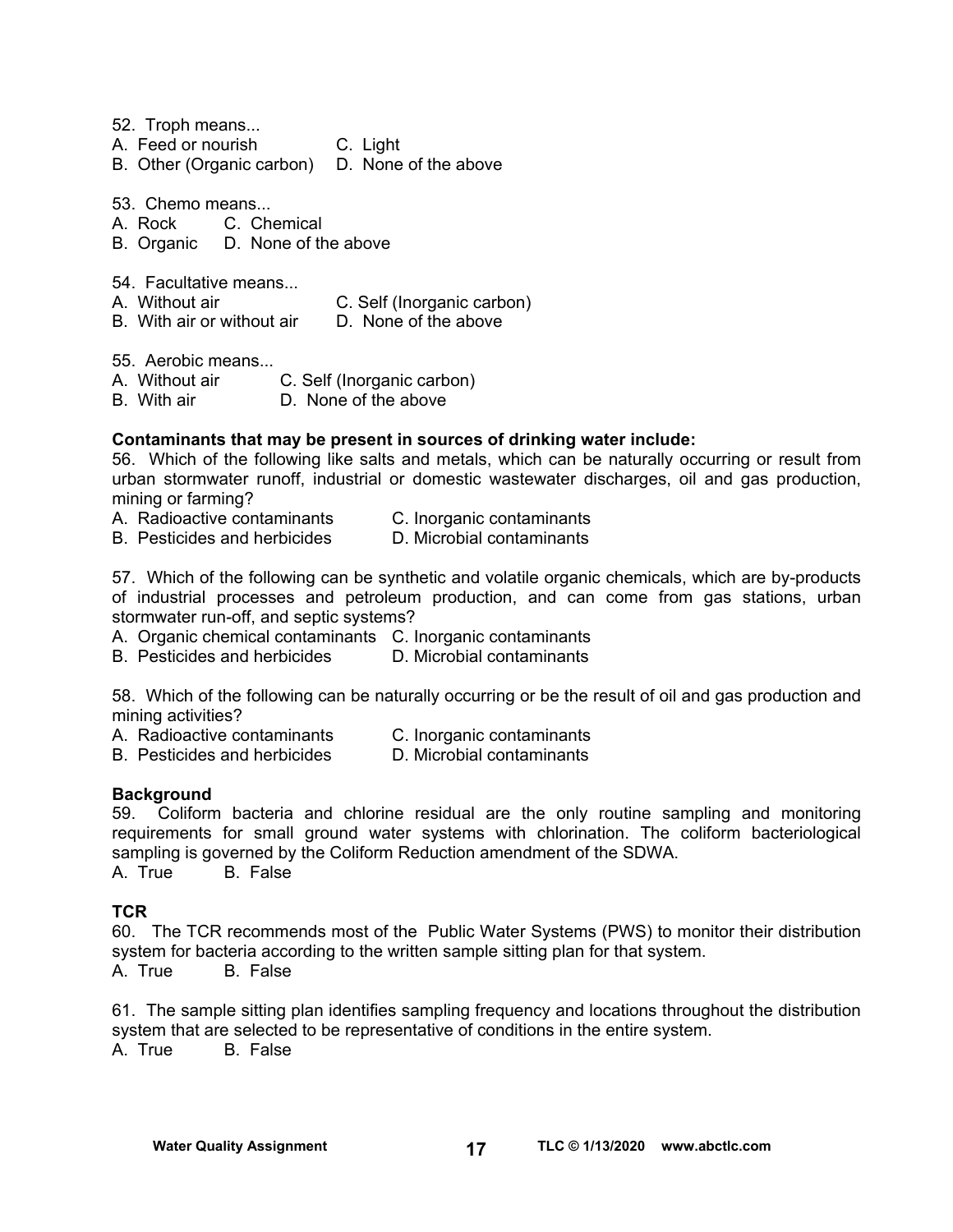62. Coliform contamination may occur anywhere in the system, possibly due to problems such as; high pressure conditions, line fluctuations, or wells, and therefore routine monitoring is required. A. True B. False

#### **Routine Sampling Requirements**

63. Total coliform samples must be collected by PWSs at sites that are representative of water quality throughout the distribution system according to a written sample siting plan subject to state review and revision.

A. True B. False

64. For PWSs collecting more than one sample per month, collect total coliform samples at regular intervals throughout the month, except that ground water systems serving 4,900 or fewer people may collect all required samples on a single day if the samples are taken from different sites.

A. True B. False

65. Each total coliform-positive (TC+) routine sample must be tested for the presence of autotrophic bacteria.

A. True B. False

66. If any TC+ sample is also E. coli-positive (EC+), then the EC+ sample result must be reported to the state by the end of the month that the PWS is notified. A. True B. False

67. If any routine sample is TC+, repeat samples are required. – PWSs on quarterly or annual monitoring must take a minimum of one additional routine samples (known as additional routine monitoring) the quarter following a TC+ routine or repeat sample.

A. True B. False

#### **Dangerous Waterborne Microbes**

68. Which of the following is a parasite that enters lakes and rivers through sewage and animal waste. It causes gastrointestinal illness (e.g. diarrhea, vomiting, and cramps)?

A. Coliform Bacteria C. Protozoa

B. Cryptosporidium D. None of the above

69. Which of the following is a species of the rod-shaped bacterial genus Shigella?

- A. Fecal coliform bacteria C. Shigella dysenteriae
- B. Cryptosporidium D. None of the above

70. Which of the following are Gram-negative, non-spore-forming, facultatively anaerobic, nonmotile bacteria.

- A. Fecal coliform bacteria C. Shigellae
- B. Cryptosporidium D. None of the above

71. Which of the following are microscopic organisms that live in the intestines of warm-blooded animals? They also live in the waste material, or feces, excreted from the intestinal tract. When fecal coliform bacteria are present in high numbers in a water sample, it means that the water has received fecal matter from one source or another.

- A. Fecal coliform bacteria C. Shigella dysenteriae
- B. Cryptosporidium D. None of the above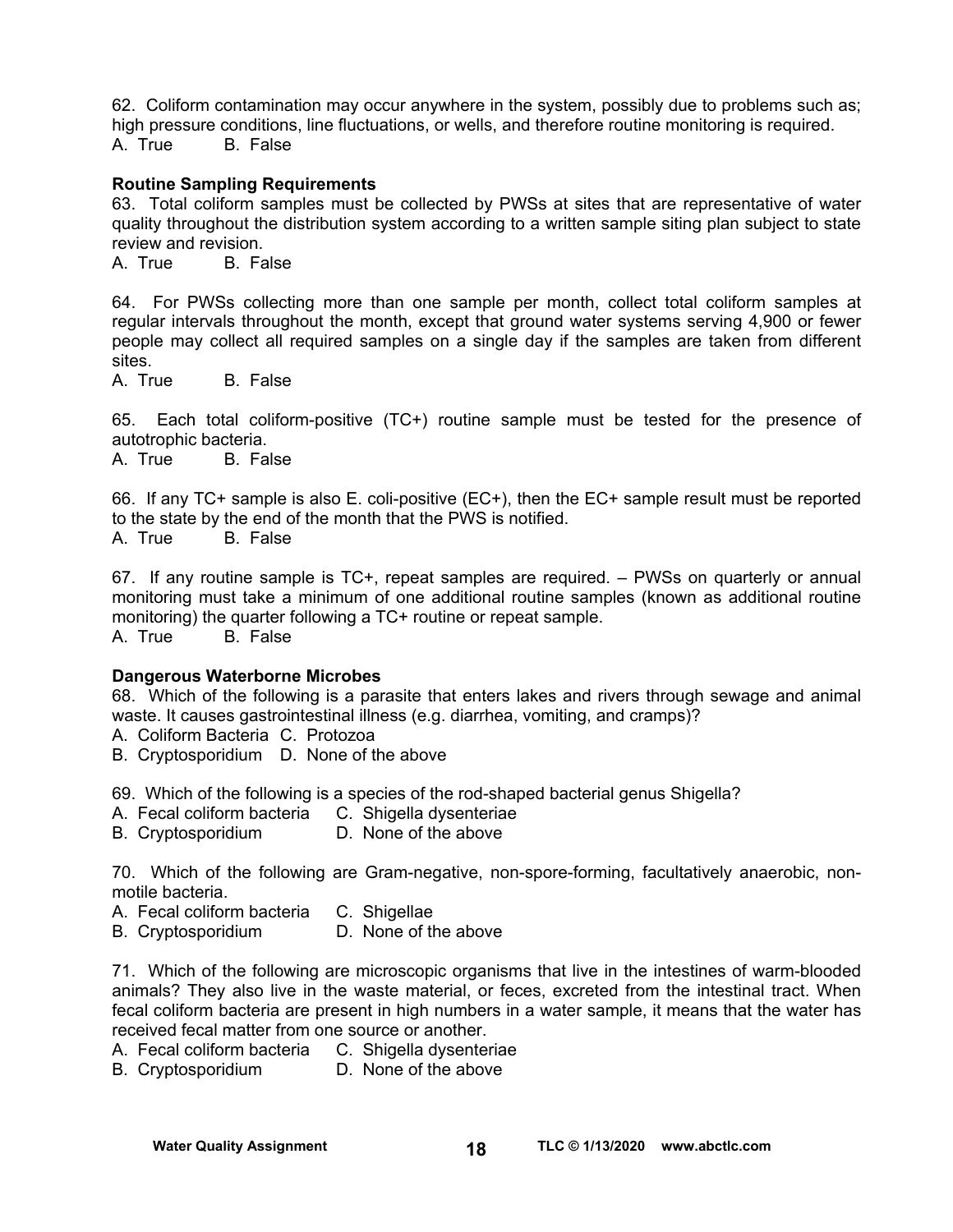72. Which of the following are common in the environment and are generally not harmful? However, the presence of these bacteria in drinking water are usually a result of a problem with the treatment system or the pipes which distribute water, and indicates that the water may be contaminated with germs that can cause disease.

A. Coliform Bacteria C. Giardia lamblia

B. Cryptosporidium D. None of the above

### **Bacteriological Monitoring Introduction**

73. Indicators in common use today for routine monitoring of drinking water include total coliforms, fecal coliforms, and?

- A. Cryptosporidium C. Escherichia coli (E. coli)
- B. Protozoa D. None of the above

74. Which of the following are usually harmless, occur in high densities in their natural

environment and are easily cultured in relatively simple bacteriological media?

A. Indicator bacteria C. Viruses

B. Amoebas D. None of the above

75. According to the text, the routine microbiological analysis of your water is for?

A. Contamination C. Coliform bacteria

B. Colloids D. None of the above

#### **Bacteria Sampling**

76. Water samples for \_\_\_\_\_\_\_\_\_\_\_\_\_\_\_\_\_ must always be collected in a sterile container.

A. Amoebas C. Viruses

B. Bacteria tests D. None of the above

#### **Methods**

77. The MMO-MUG test, a product marketed as \_\_\_\_\_\_\_\_\_\_\_\_, is the most common. The sample results will be reported by the laboratories as simply coliforms present or absent.

A. Colilert C. Total coliform analysis<br>
B. Coliform B. None of the above

D. None of the above

## **Microbial Regulations**

78. The Surface Water Treatment Rule suggests treatment criteria to assure that these performance recommendations are met; they may include turbidity limits, disinfectant residual and disinfectant contact time conditions.

A. True B. False

## **Basic Types of Water Samples**

79. It is important to properly identify the type of sample you are collecting.

A. True B. False

## **The three (3) types of samples are:**

80. Samples collected following a coliform present routine sample. The number of repeat samples to be collected is based on the number of election of the samples you normally collect.

A. Repeat C. Routine

B. Special D. None of the above

81. A PWS has a second Level 1 Assessment within a rolling 12-month period.

- A. Trigger: Level 1 Assessment C. All of the above
- B. Trigger: Level 2 Assessment D. None of the above

Water Quality Assignment **TLC © 1/13/2020** www.abctlc.com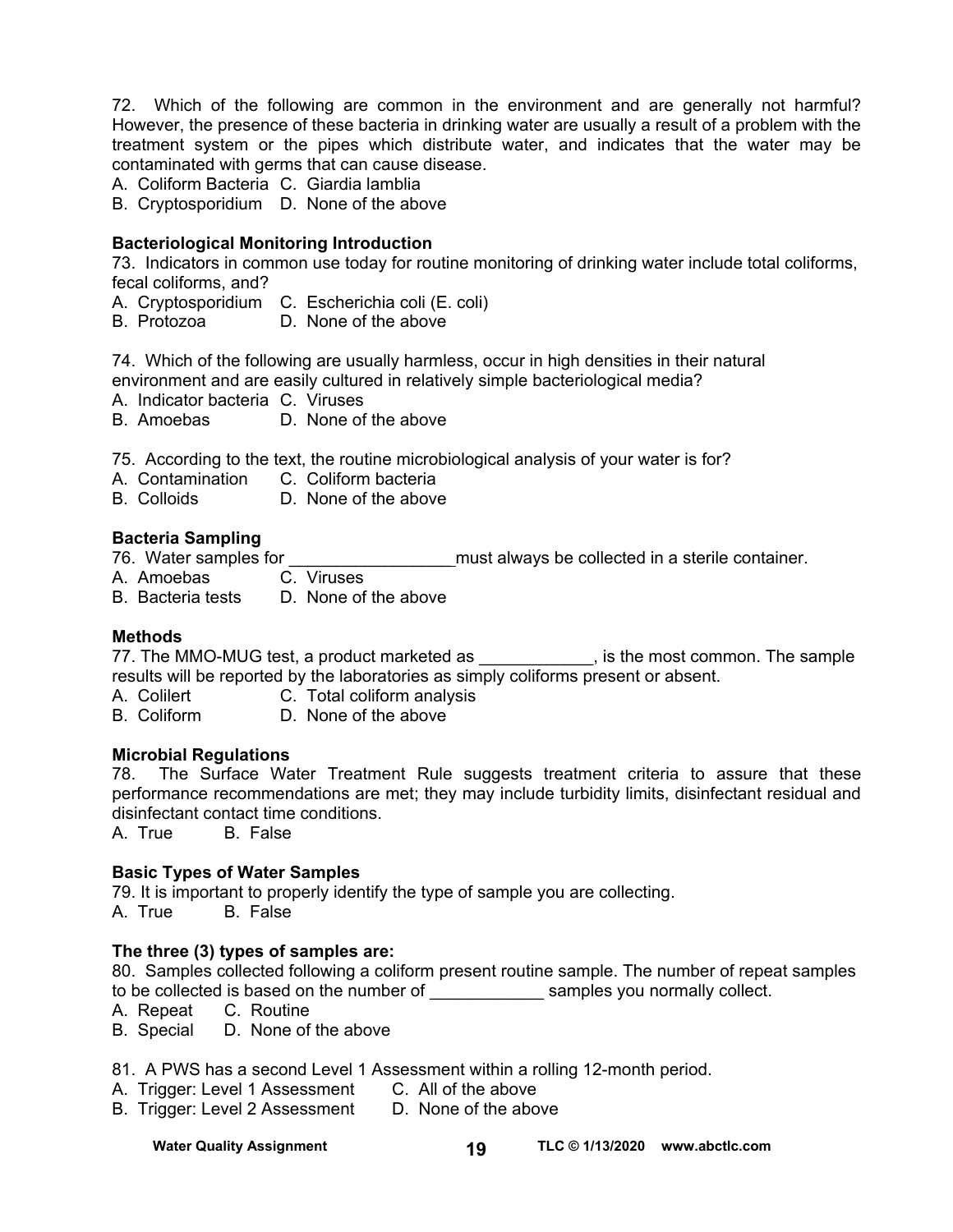82. A PWS on state-approved annual monitoring has a Level 1 Assessment trigger in 2 consecutive years.

- A. Trigger: Level 1 Assessment C. All of the above
- B. Trigger: Level 2 Assessment D. None of the above

83. A PWS fails to take every required repeat sample after any single TC+ sample

- A. Trigger: Level 1 Assessment C. All of the above
- B. Trigger: Level 2 Assessment D. None of the above
- 84. A PWS incurs an E. coli MCL violation.
- A. Trigger: Level 1 Assessment C. All of the above
- B. Trigger: Level 2 Assessment D. None of the above

85. A PWS collecting at least 40 samples per month has greater than 5.0 percent of the routine/repeat samples in the same month that are TC+.

- A. Trigger: Level 1 Assessment C. All of the above
- B. Trigger: Level 2 Assessment D. None of the above

86. A PWS collecting fewer than 40 samples per month has 2 or more TC+ routine/ repeat samples in the same month.

- A. Trigger: Level 1 Assessment C. All of the above
- B. Trigger: Level 2 Assessment D. None of the above

#### **Maximum Contaminant Levels (MCLs)**

87. State and federal laws establish standards for drinking water quality. Under normal circumstances when these standards are being met, the water is safe to drink with no threat to human health. These standards are known as maximum contaminant levels (MCL). When a particular contaminant exceeds its MCL a potential health threat may occur.

A. True B. False

#### **Positive or Coliform Present Results**

88. If you are notified of a positive coliform test result you need to contact either the Drinking Water Program or your local county health department within 72 hours, or by the next business day after the MCL compliance violation

A. True B. False

89. With a positive total coliform sample, after you have contacted an agency for assistance, you will be instructed as to the proper repeat sampling procedures and possible corrective measures for solving the problem. It is very important to initiate the example of the corrective measures will be based on those results.

- A. Perform routine procedures C. Corrective measures
- B. Repeat sampling immediately D. None of the above

## **Heterotrophic Plate Count HPC**

90. Heterotrophic Plate Count (HPC) --- formerly known as the Bac-T plate, is a procedure for estimating the number of live heterotrophic bacteria and measuring changes during water treatment and distribution in water or in swimming pools.

A. True B. False

## **Heterotrophic Plate Count (Spread Plate Method**)

91. Which of the following provides a technique to quantify the bacteriological activity of a sample?

- A. Colonies C. Heterotrophic Plate Count
- **Water Quality Assignment** 20 TLC © 1/13/2020 www.abctlc.com B. Agar D. None of the above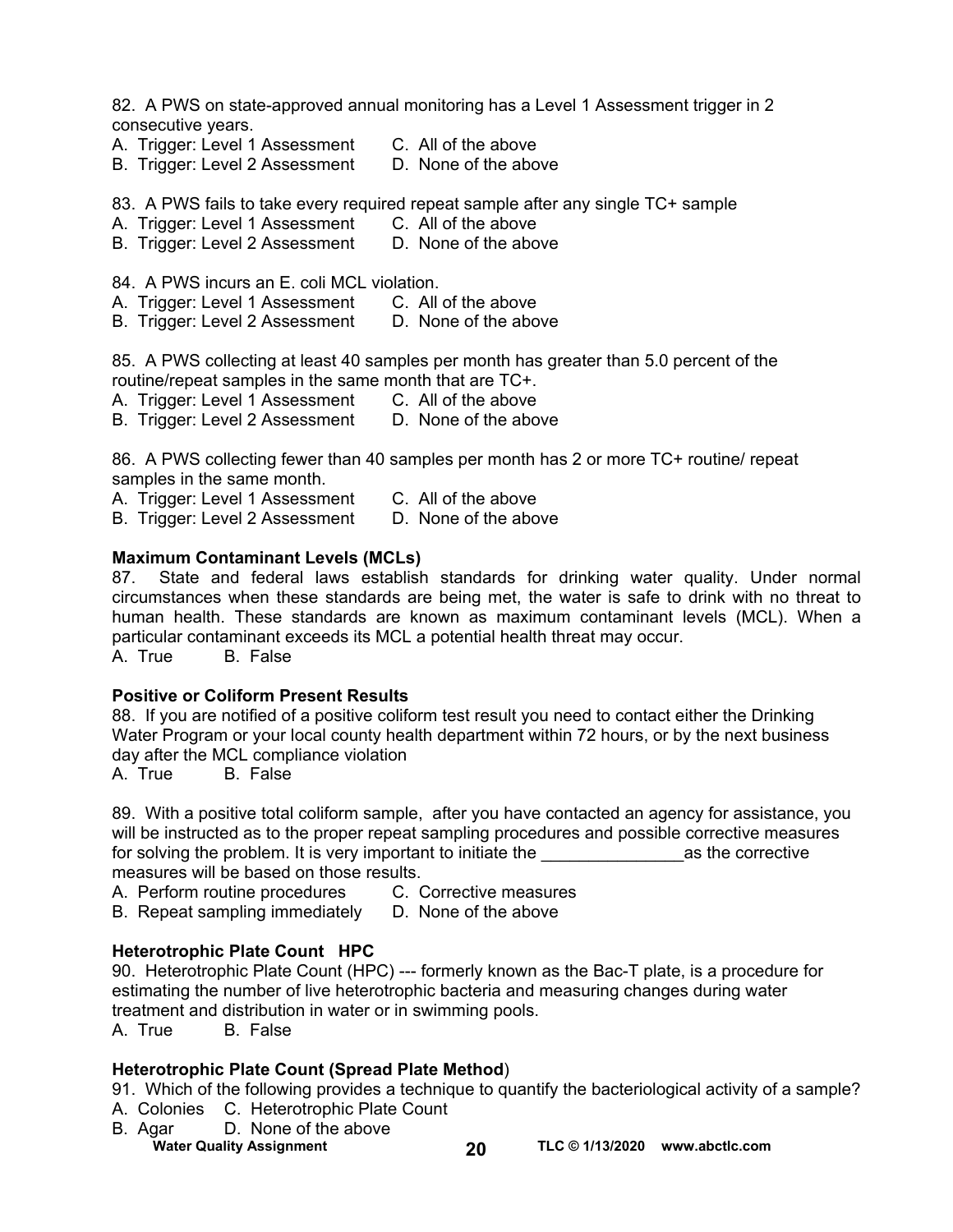## **Total Coliforms**

92. This MCL is based on the presence of total coliforms, and compliance is on a daily or weekly basis, depending on your water system type and state rule.

A. True B. False

93. For systems which collect fewer than \_\_\_\_\_\_\_\_\_\_\_\_\_\_\_\_\_\_\_\_ samples per month, no more than one sample per month may be positive. In other words, the second positive result (repeat or routine) in a month or quarter results in a MCL violation.

A. 40 C. 200<br>B. 100 D. Non

D. None of the above

#### **The following are acute violations:**

94. Which determines a violation of nitrate?

A. Presence C. MCLG

B. MCL D. None of the above

## **Revised Total Coliform Rule (RTCR) Summary**

95. EPA published the Revised Total Coliform Rule (RTCR) in the Federal Register (FR) on February 13, 2013 (78 FR 10269). It is the revision to the 1989 Total Coliform Rule (TCR). A. True B. False

96. The water provider shall collect \_\_\_\_\_\_\_\_\_\_\_\_\_\_\_\_\_\_\_\_\_\_\_on a regular basis (monthly, quarterly, annually). Have samples tested for the presence of total coliforms by a state certified laboratory.

A. Routine water samples C. Microbial contamination

B. Reduced monitoring D. Repeat water samples

97. PN is required for violations incurred. Within required timeframes, the PWS must use the required health effects language and notify the public if they did not comply with certain requirements of the RTCR. The type of depends on the severity of the violation.

- A. CCR(s) C. MCL violation
- B. PN D. TC+ routine or repeat sample

98. The RTCR upholds the purpose of the 1989 TCR to protect public health by ensuring the duplicity of the drinking water distribution system and monitoring for the absence of microbial contamination.

A. True B. False

99. The RTCR establishes criteria for systems to qualify for and stay on for special increased monitoring, which could reduce water system problems for better system operation. A. True B. False

100. The water provider shall develop and follow a sample-siting plan that designates the PWS's collection schedule. This includes location of\_\_\_\_\_\_\_\_\_\_\_.

A. Routine and repeat water samples C. Microbial contamination

B. Reduced monitoring D. Repeat water samples

101. The RTCR requires public water systems that are vulnerable to microbial contamination to identify and fix problems.

A. True B. False

(S) Means the answer can be plural or singular in nature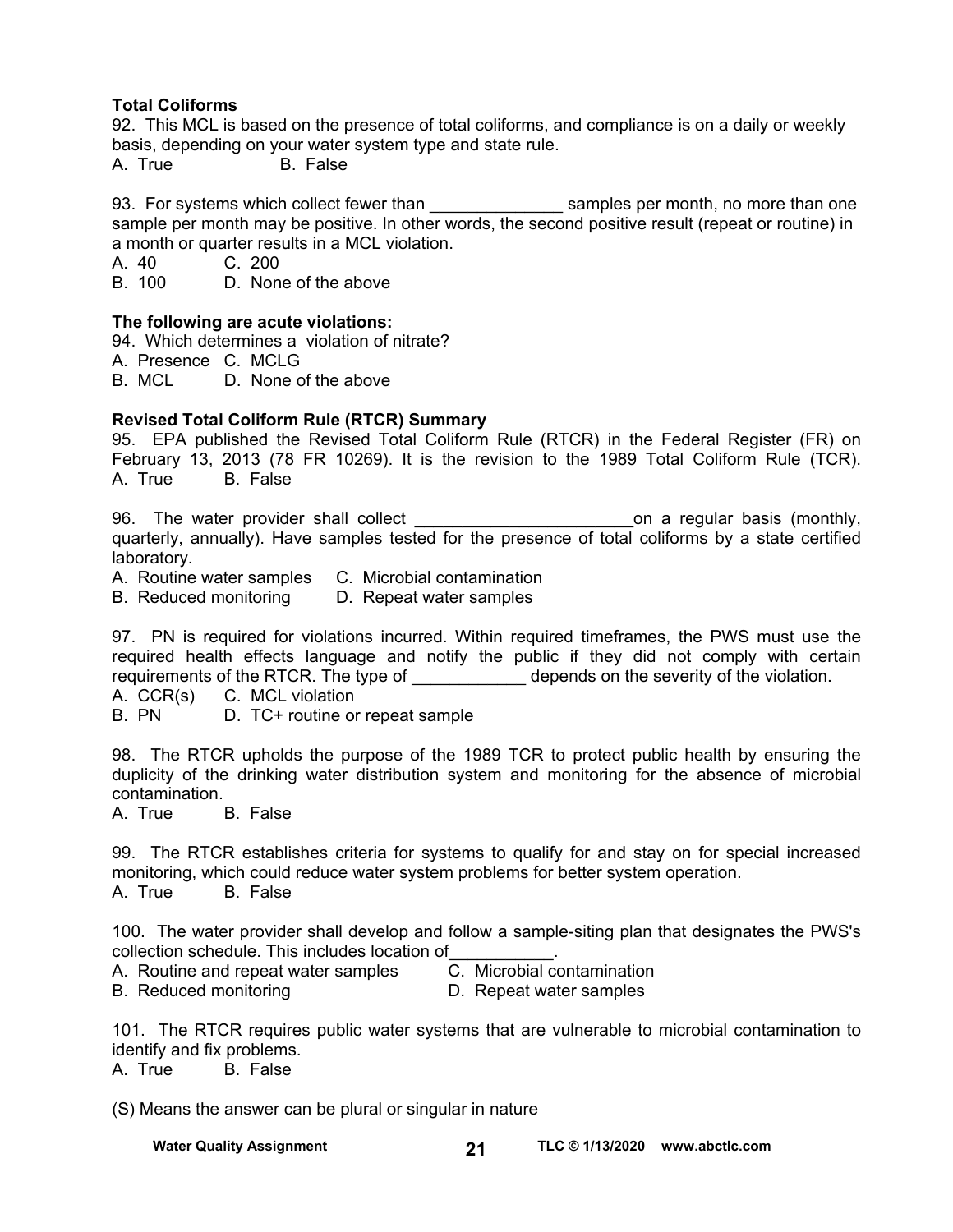102. The water provider shall collect repeat samples (at least 3) for each TC+ positive routine sample.

A. True B. False

103. For PWSs on quarterly or annual routine sampling, collect additional routine samples (at least 3) in the month after a

A. CCR(s) C. Total coliform positive samples

B. PN D. TC+ routine or repeat sample

104. PWSs incur violations if they do not comply with the requirements of the RTCR. The violation types are essentially the same as under the TCR with few changes. The biggest change is no acute or monthly MCL violation for **Example 20** conly.

A. CCR(s) C. Total coliform positive samples

B. PN D. TC+ routine or repeat sample

105. Community water systems (CWSs) must use specific language in their CCRs when they must conduct an assessment or if they incur

A. CCR(s) C. An E. coli MCL violation

B. PN D. TC+ routine or repeat sample

106. The water provider shall analyze all \_\_\_\_\_\_\_\_\_\_\_\_\_\_\_\_\_\_\_\_\_that are total coliform positive (TC+) for E. coli.

A. Routine or repeat water samples C. Microbial contamination

B. Reduced monitoring D. Repeat water samples

107. The RTCR requires public water systems (PWSs) to meet a legal limit for E. coli, as demonstrated by required monitoring.

A. True B. False

108. The RTCR suggests the frequency and timing of required microbial testing based on, public water type and source water type.

A. True B. False

#### **Disinfection Key**

109. The RTCR requires 99.9% or 3 log inactivation of

- A. Enteric viruses C. Giardia lamblia cysts
- B. Crypto D. None of the above

110. The RTCR requires the chlorine residual leaving the plant must be  $=$  or  $\qquad \qquad$  mg/L and measurable throughout the system.

 $A. > 0.2$  C. 0.2

B. 2.0 D. None of the above

111. The RTCR requires 99.99% or 4 log inactivation of

- A. Enteric viruses C. Giardia lamblia cysts
- B. Crypto D. None of the above

112. The RTCR requires 99% or 2 log inactivation of

- A. Enteric viruses C. Giardia lamblia cysts
- B. Crypto D. None of the above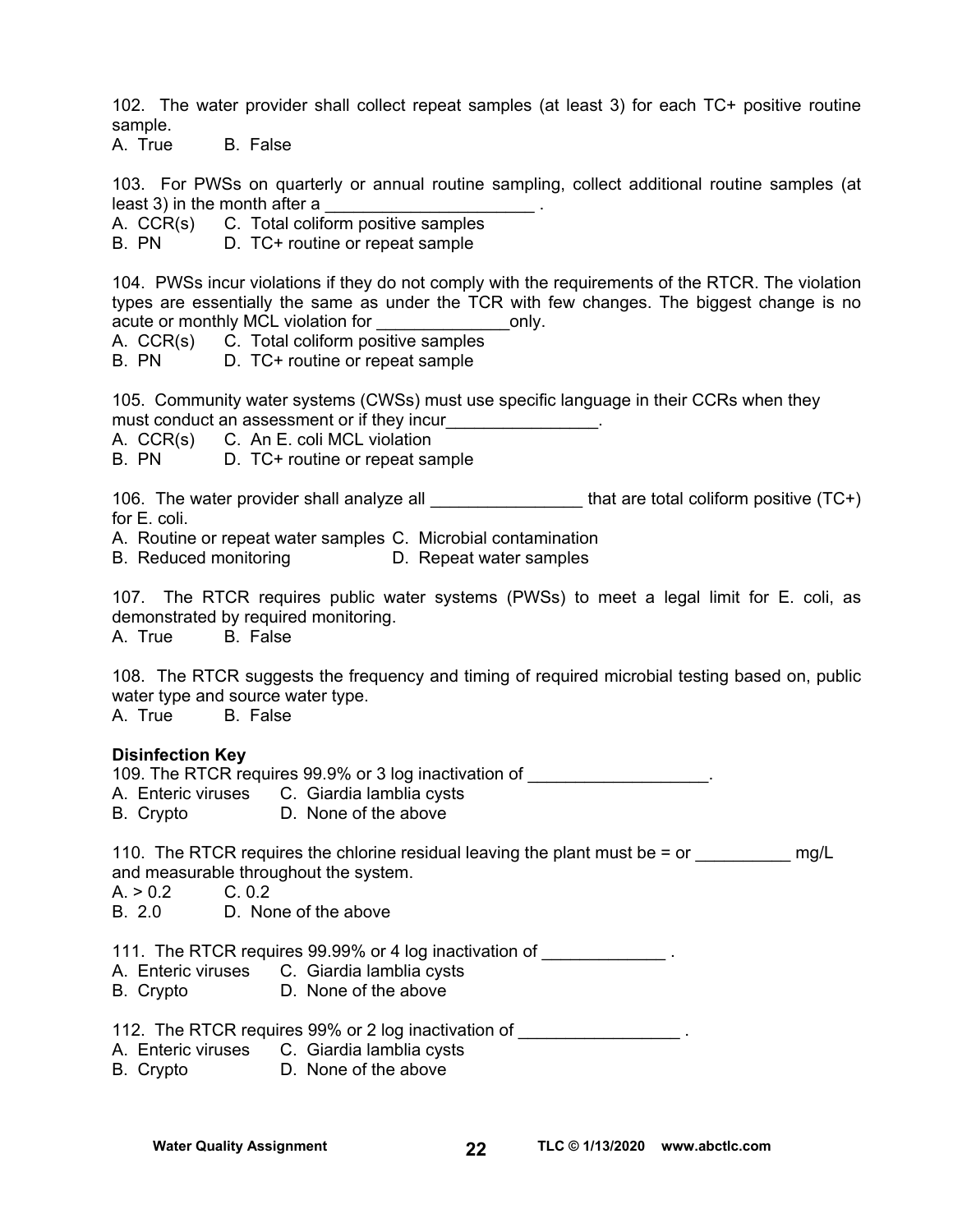# **Waterborne Pathogen Section - Introduction**

# **Pathogen Section**

113. Most pathogens are generally associated with diseases that Theoral and affect people in a relatively short amount of time, generally a few days to two weeks.<br>A. Cause intestinal illness **C.** Will cause fatalities

A. Cause intestinal illness

B. Are mild in nature D. None of the above

# **Protozoan Caused Diseases**

114. Which of the following bugs is larger than bacteria and viruses but still microscopic; they invade and inhabit the gastrointestinal tract?

- A. Hepatitis A C. Protozoan pathogens
- B. E.coli D. None of the above

115. Some of the parasites enter the environment in a dormant form, with a protective cell wall, called a?

A. Lamblia C. Cyst

B. Shell D. None of the above

# **Giardia lamblia**

116. All of these diseases, with the exception of the state one symptom in common: diarrhea. They also have the same mode of transmission, fecal-oral, whether through person-to-person or animal-to-person contact.

- A. HIV infection C. Hepatitis A<br>B. Giardiasis D. None of the
- D. None of the above

# **Primary Waterborne Diseases Section**

117. Campylobacter is primarily associated with poultry, animals, and humans.

A. True B. False

118. Vibrio cholerae, the basics. It's a virus. It causes diarrheal illness, also known as cholera. It is typically associated with aquatic environments, shell stocks, and human. Vibrio cholerae has also been associated with ship ballast water.

A. True B. False

119. Legionnaire's disease, which causes a severe pneumonia, and the second,

which is a non-pneumonia illness; it's typically an influenza-like illness, and it's less severe.

A. Pontiac fever C. Typhoid fever

B. Yellow fever D. None of the above

120. Which of the following is typically associated with soil and water?

- A. Hepatitis A virus C. Pseudomonas
- B. Legionella D. None of the above

121. Hepatitis A virus is resistant to combined chlorines, so it is important to have an adequate free chlorine residual. Fecal matter can shield Hepatitis A virus from chlorine. A. True B. False

122. Cryptosporidium is typically associated with animals and humans, and it can be acquired through consuming fecally contaminated food, contact with fecally contaminated soil and water. A. True B. False

(S) Means the answer can be plural or singular in nature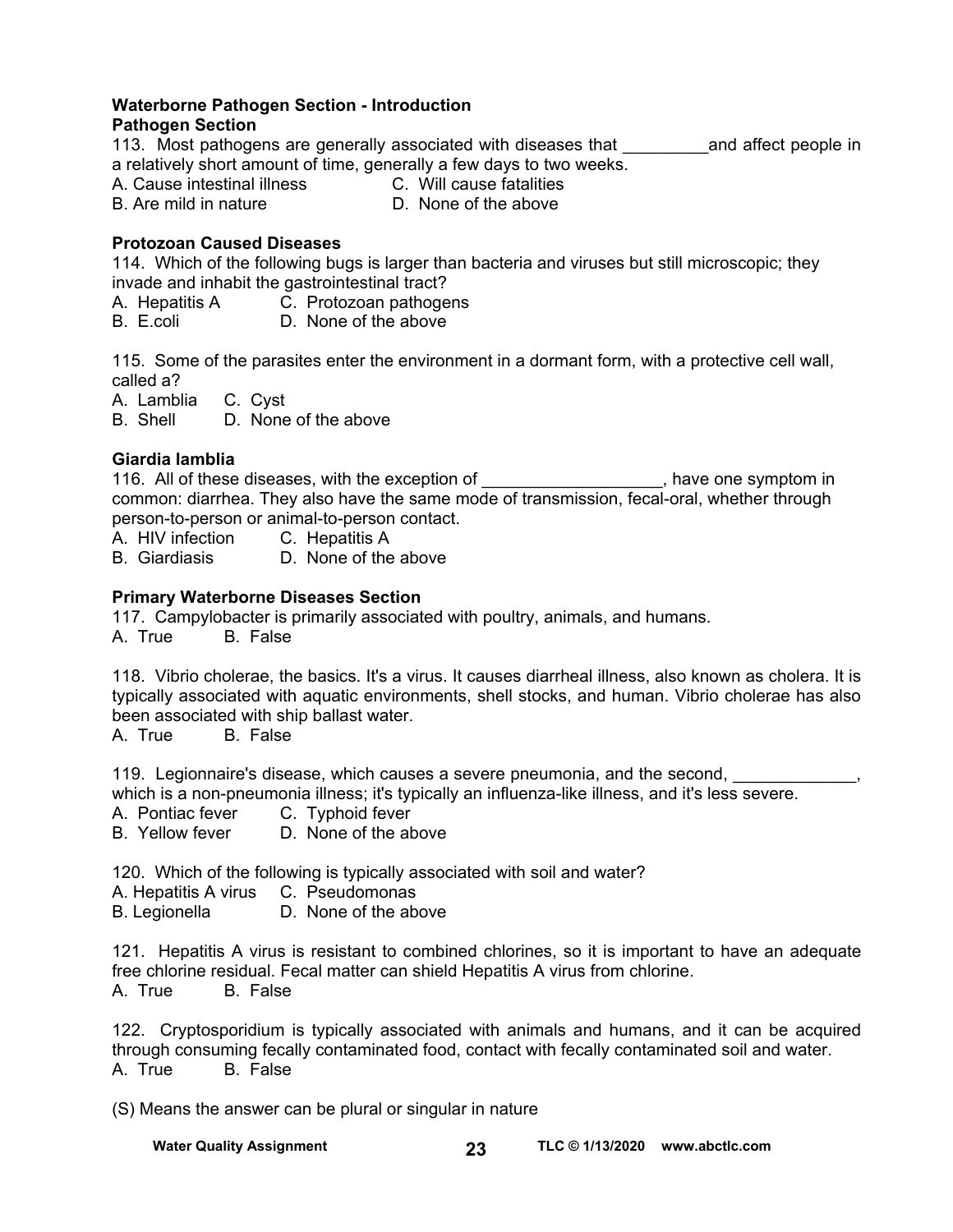123. Giardia prevention strategies for this pathogen include \_\_\_\_\_\_\_\_\_\_\_; filtration, coagulation, and halogenation of drinking water.

A. Internal protection C. Containment protection

B. Source protection D. None of the above

#### **Waterborne Bacterial Diseases**

124. Campylobacteriosis outbreaks have most often been associated with food, especially chicken and un-pasteurized milk, as well as un-chlorinated water. These organisms are also an important cause of "travelers' diarrhea." Medical treatment generally is not prescribed for campylobacteriosis because recovery is usually rapid.

A. True B. False

125. Cholera, Legionellosis, salmonellosis, shigellosis, yersiniosis, are other bacterial diseases that can be transmitted through water. All bacteria in water are readily killed or inactivated with chlorine or other disinfectants.

A. True B. False

126. Campylobacteriosis is the most common diarrheal illness caused by bacteria. Other symptoms include abdominal pain, malaise, fever, nausea and vomiting; and begin three to five days after exposure. The illness is frequently over within two to five days and usually lasts no more than 10 days.

A. True B. False

## **Viruses**

## **Coronavirus**

127. It looks like the COVID-19 coronavirus is not able to live in water. A. True B. False

## **Chain of Custody Procedures**

128. If both parties involved in the transfer must sign, date and note the time on the chain of custody record, this is known as?

- A. TC Plan C. Samples transfer possession
- B. Sample siting plan D. None of the above

129. The recipient will then attach the transfer dates and times to the custody sheets. If the samples are split and sent to more than one laboratory, prepare a separate chain of custody record for each sample.

A. Shipping invoices C. Sample siting plan

B. Chain of custody release D. None of the above

## **Factors in Chlorine Disinfection: Concentration and Contact Time**

130. Based on the work of several researchers, CXT values [ final free chlorine concentration (mg/L) multiplied by minimum contact time (minutes)], offer water operators guidance in computing an effective combination of chlorine concentration and **Example 20** achieve disinfection of water at a given temperature.

- A. Chlorine concentration C. Higher strength chlorine solutions<br>B. Chlorine contact time D. None of the above
- B. Chlorine contact time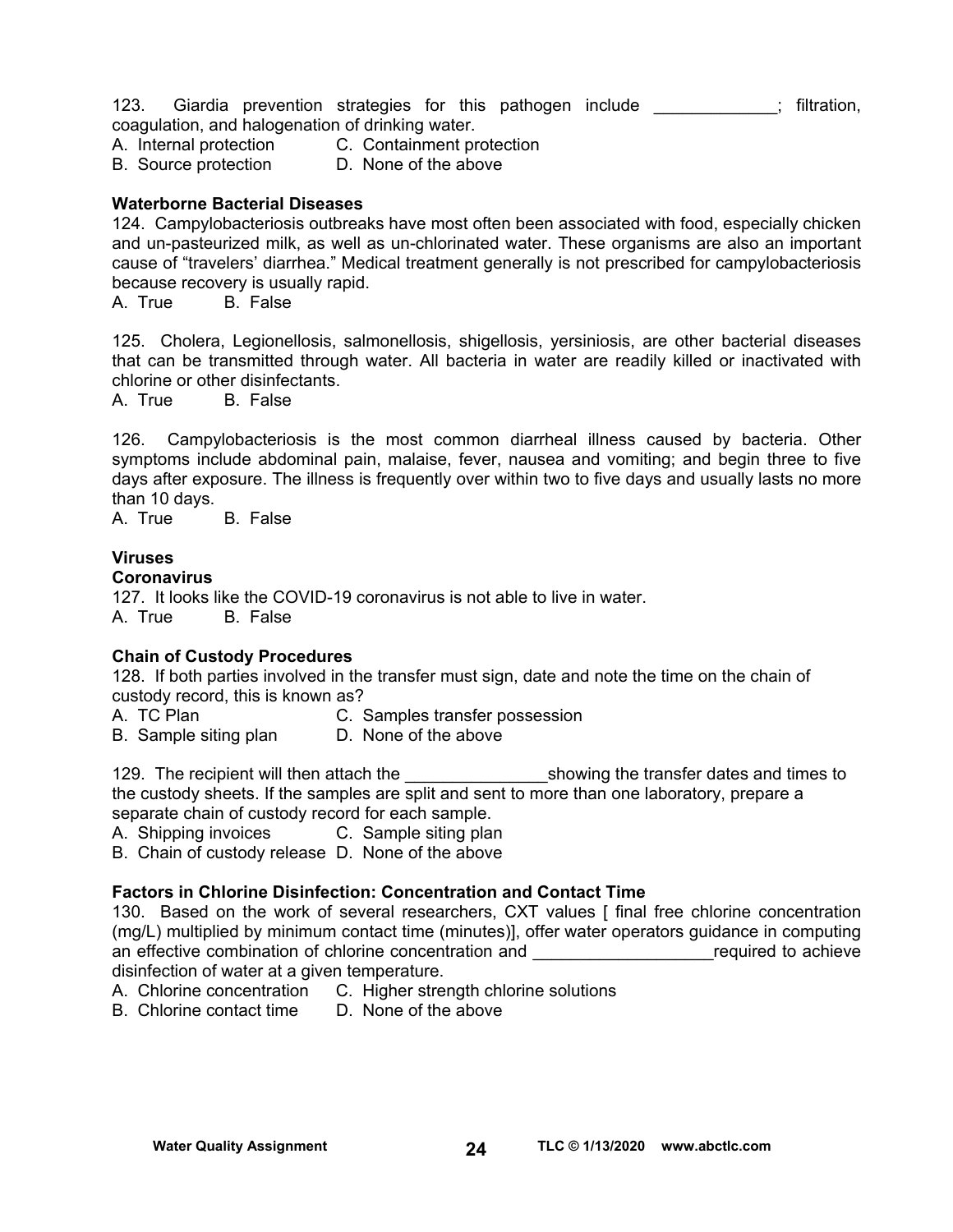131. The CXT formula demonstrates that if an operator chooses to decrease the chlorine concentration, the required \_\_\_\_\_\_\_\_\_\_\_\_\_must be lengthened.

- A. Chlorine concentration
- B. Temperature D. None of the above

132. As **are used, contact times may be reduced.** 

- A. Chlorine concentration C. Higher strength chlorine solutions
- B. Temperature **D.** None of the above

### **Water Treatment Section - Preliminary Treatment Process Preliminary Treatment**

133. Weeds, leaves, and trash, if not removed, these will cause problems to the treatment plant's pumps and equipment, the best way to protect the plant is?

- A. Screening C. Change source
- B. Super settling D. None of the above

134. According to the text, wire mesh screens need maintenance and require?

- A. Manual cleaning C. No cleaning
- B. PM cleaning D. None of the above

135. Mechanical bar screens vary in size and use some type of horizontal raking mechanism that travels horizontally down the bars to scrap the debris off.

A. True B. False

## **Conventional Water Treatment Process Introduction**

136. **136. Example 20** along with pre-chlorination for removal of dissolved iron when present with small amounts relative of manganese

A. Disinfection C. Pre-treatment

B. Coagulation D. Aeration

137. **Example 137.** The remove particles from water either by passage through a sand bed that can be washed and reused or by passage through a purpose- designed filter that is washable.

- A. Disinfection C. Pre-treatment
- B. Coagulation D. Filtration
- 138. **Example 138. 138. 138. 138. 138. 138. 138. 138. 138. 138. 138. 138. 138. 138. 138. 138. 138. 138. 138. 138. 138. 138. 138. 138. 138. 138. 138. 138. 138. 138.**
- A. Disinfection C. Pre-treatment
- B. Coagulation D. Aeration along with pre-chlorination

#### **SWTR Rule**

139. Turbidity is caused by particles suspended in water. These particles scatter or reflect light rays, making the water appear cloudy.

A. True B. False

140. Turbidity is expressed in nephelometric turbidity units (ntu) and a reading in excess of 5 ntu is generally noticeable to water system customers.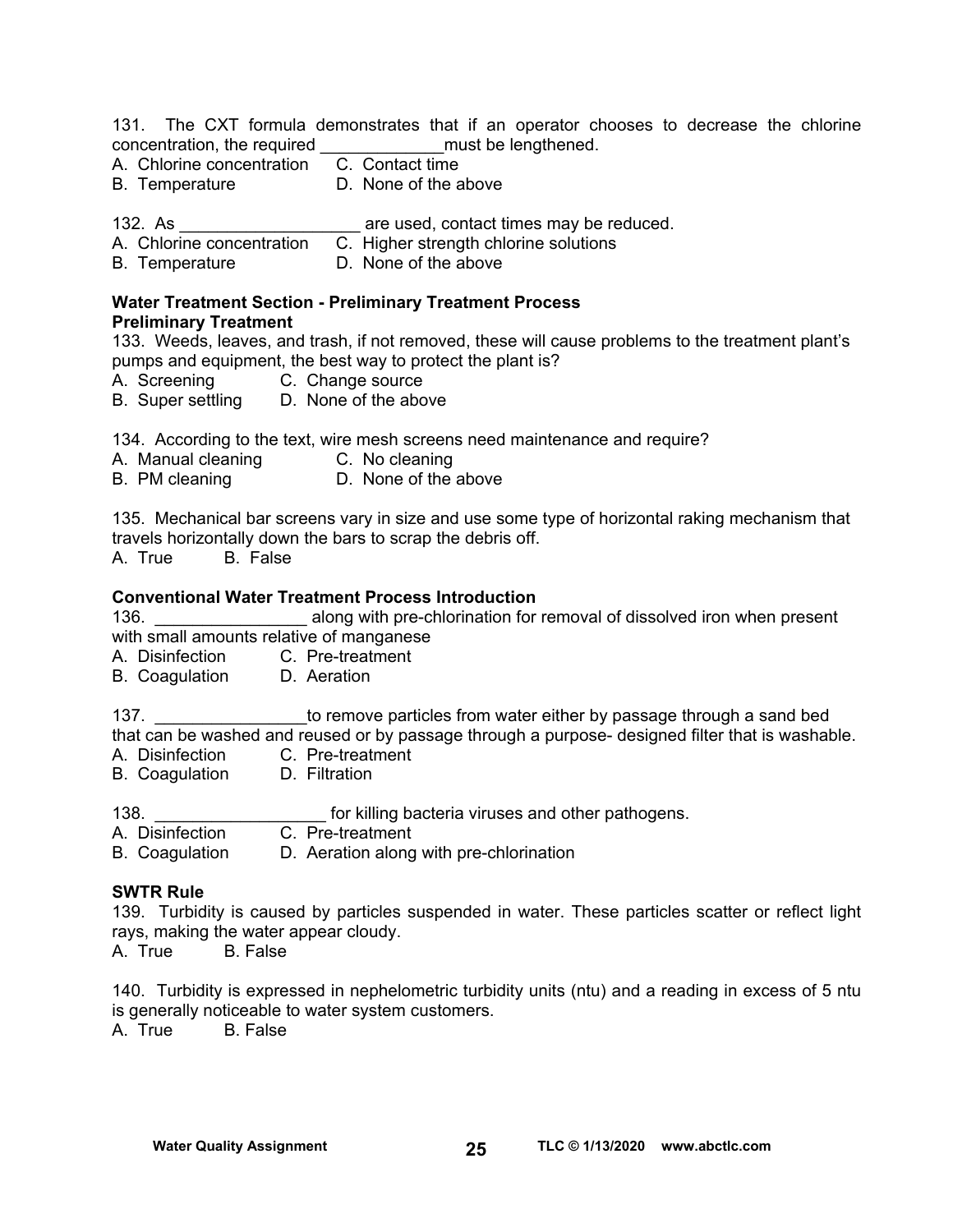141. Besides the appearance of turbidity being unpleasant to customers, turbidity in water is significant from a public health standpoint because suspended particles could shelter microorganisms from the disinfectant and allow them to still be viable when they reach the customer.

A. True B. False

142. EPA regulations direct that, for most water systems, the turbidity of water entering the distribution system must be equal or less than 0.5 ntu in at least 95 percent of the measurements taken each month. At no time may the turbidity exceed 5 ntu.<br>A. True B. False

A. True

143. Turbidity changes in the distribution system can indicate developing problems. Increases in turbidity may also be caused by changes in velocity or inadequate flushing following main replacement.

A. True B. False

#### **Zeta Potential Introduction**

144. Zeta potential is a physical property exhibited by all solid-liquid and liquid-liquid colloidal systems. Surrounding the surface of all dispersed particles is a thick layer of ions that have the same charge of the particle's surface called the ATP layer.

A. True B. False

145. The zeta potential is defined as the voltage at the edge of the slipping (shear) plane with respect to the bulk-dispersing medium, where ions, molecules and other agents are no longer associated with a particle's surface.

A. True B. False

146. If two adjacent particles have sufficiently high zeta potentials of the same sign, they will agglomerate due to repulsive electrostatic forces between particles with unlike charges. A. True B. False

#### **Solubility of Substances in Water**

147. Water is an excellent solvent for many compounds. Some dissolve in it as molecules while others, called electrolytes, dissociate and dissolve not as neutral molecules but as charged species called ions.

A. True B. False

#### **EPA Filter Backwash Rule- Introduction**

148. The U.S. Environmental Protection Agency (EPA) has finalized the Long Term 1 Enhanced Surface Water Treatment Rule and Filter Backwash Rule (LT1FBR) to increase protection of finished drinking water supplies from contamination by Cryptosporidium and other microbial pathogens.

A. True B. False

#### **LT1FBR Required**

149. The LT1FBR provisions does not apply to public water systems using surface water or ground water under the direct influence of surface water systems.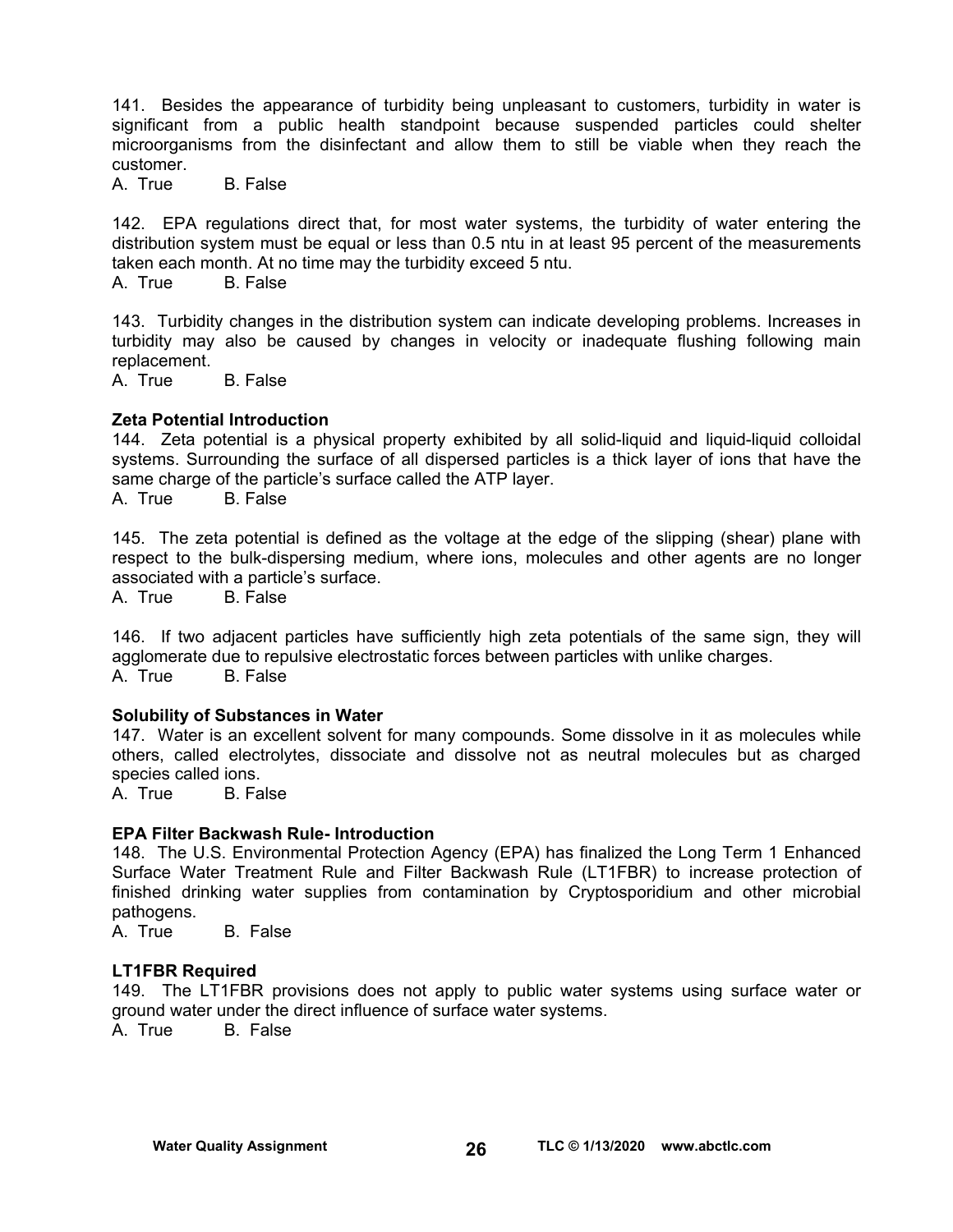#### **Water Laboratory Analysis Section pH Testing Section**

150. When an atom loses **the same is and thus has more protons than electrons**, the atom is a positively-charged ion or cation.

A. A proton C. An electron

- 
- B. Charge D. None of the above

151. Measurement of pH for aqueous solutions can be done with a glass electrode and a pH meter, or using indicators like strip test paper.<br>A. True B. False

B. False

152. In chemistry, pH is a measure of the acidity or basicity of an aqueous solution. Solutions with a pH greater than 7 are said to be acidic and solutions with a pH less than 7 are basic or alkaline. A. True B. False

153. Pure water has a pH very close to?

A. 7 C. 7.7

B. 7.5 D. None of the above

154. \_\_\_\_\_\_\_\_\_\_\_\_\_\_\_\_\_\_\_\_\_\_\_\_\_\_\_\_\_ are determined using a concentration cell with transference, by measuring the potential difference between a hydrogen electrode and a standard electrode such as the silver chloride electrode.

A. Primary pH standard values C. pH measurement(s)

B. Alkalinity D. None of the above

155. Mathematically, pH is the negative logarithm of the activity of the (solvated) hydronium ion, more often expressed as the measure of the?

A. Electron concentration C. Hydronium ion concentration

B. Alkalinity concentration D. None of the above

156. Which of the following terms for aqueous solutions can be done with a glass electrode and a pH meter, or using indicators?

- A. Primary sampling C. Determining values
- B. Measurement of pH D. None of the above

157. The pH scale is logarithmic and therefore pH is?

A. An universal indicator C. An excess of alkaline earth metal concentrations

B. A dimensionless quantity D. None of the above

158. Measuring alkalinity is important in determining a stream's ability to neutralize acidic pollution from rainfall or wastewater. It is one of the best measures of the sensitivity of the stream to acid inputs. There can be long-term changes in the **we are all assets and streams** in response to human disturbances.

A. Acid C. pH measurement(s)

B. Alkalinity D. None of the above

|           | 159. pH is defined as the decimal logarithm of the reciprocal of the |  |  | , a <sub>H</sub> +, in a |
|-----------|----------------------------------------------------------------------|--|--|--------------------------|
| solution. |                                                                      |  |  |                          |

- A. Hydrogen ion activity C. Brønsted–Lowry acid–base theory
- B. Acid-base behavior **D. None of the above**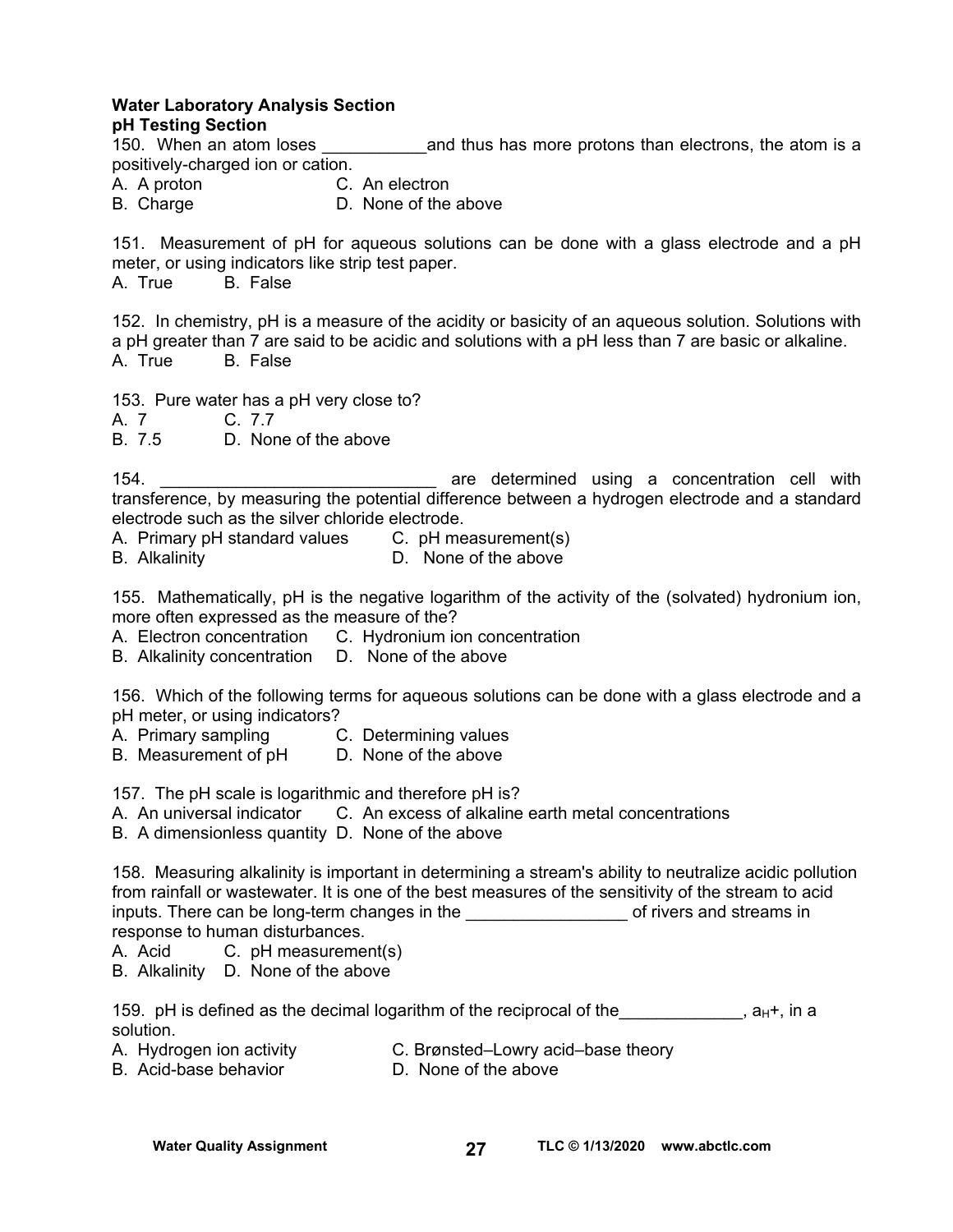160. Which of the following may be used to measure pH, by making use of the fact that their color changes with pH?

- A. Indicators C. A set of non-linear simultaneous equations
- B. SpectrophotometerD. None of the above

161. Alkalinity is the name given to the quantitative capacity of an aqueous solution to neutralize an?

- A. Acid C. Bond formation
- B. Base D. None of the above

162. Which of the following terms of the color of a test solution with a standard color chart provides a means to measure pH accurate to the nearest whole number?

A. Universal indicator C. Visual comparison

B. Colorwheel measurement D. None of the above

163. The pH scale is traceable to a set of standard solutions whose pH is established by US EPA. A. True B. False

164. The calculation of the pH of a solution containing acids and/or bases is an example of a chemical speciation calculation, that is, a mathematical procedure for calculating the concentrations of all chemical species that are present in the solution. The complexity of the procedure depends on the?

A. Nature of the solution C. Alkaline earth metal concentrations

B. pH **D. None of the above** 

165. Under normal circumstances this means that the concentration of hydrogen ions in acidic solution can be taken to be equal to the concentration of the acid. The pH is then equal to minus the logarithm of?

A. The concentration value C. A set of non-linear simultaneous equations B. The pH **D. None of the above** 

166. Alkalinity of water is its acid-neutralizing capacity. It is the sum of all the titratable bases. The measured value may vary significantly with the?

- A. End-point pH C. pH measurement(s)
- B. Alkalinity D. None of the above

167. For strong acids and bases no calculations are necessary except in extreme situations. The pH of a solution containing a weak acid requires the solution of a quadratic equation. The pH of a solution containing a weak base may require the?

- 
- A. Solution of a cubic equation C. Excess of alkaline earth metal concentrations
- B. Non-linear simultaneous equations D. None of the above
- 

168. Alkalinity is a measure of this missing term and can be interpreted in terms of specific

substances only when the chemical composition of the sample is known.<br>A. Universal indicator **C. Excess of alkaline earth metal component** C. Excess of alkaline earth metal concentrations

B. An aggregate property of water D. None of the above

169. More precise measurements are possible if the color is measured spectrophotometrically, using a?

A. Universal indicator C. Set of non-linear simultaneous equations

B. Colorimeter of spectrophotometer D. None of the above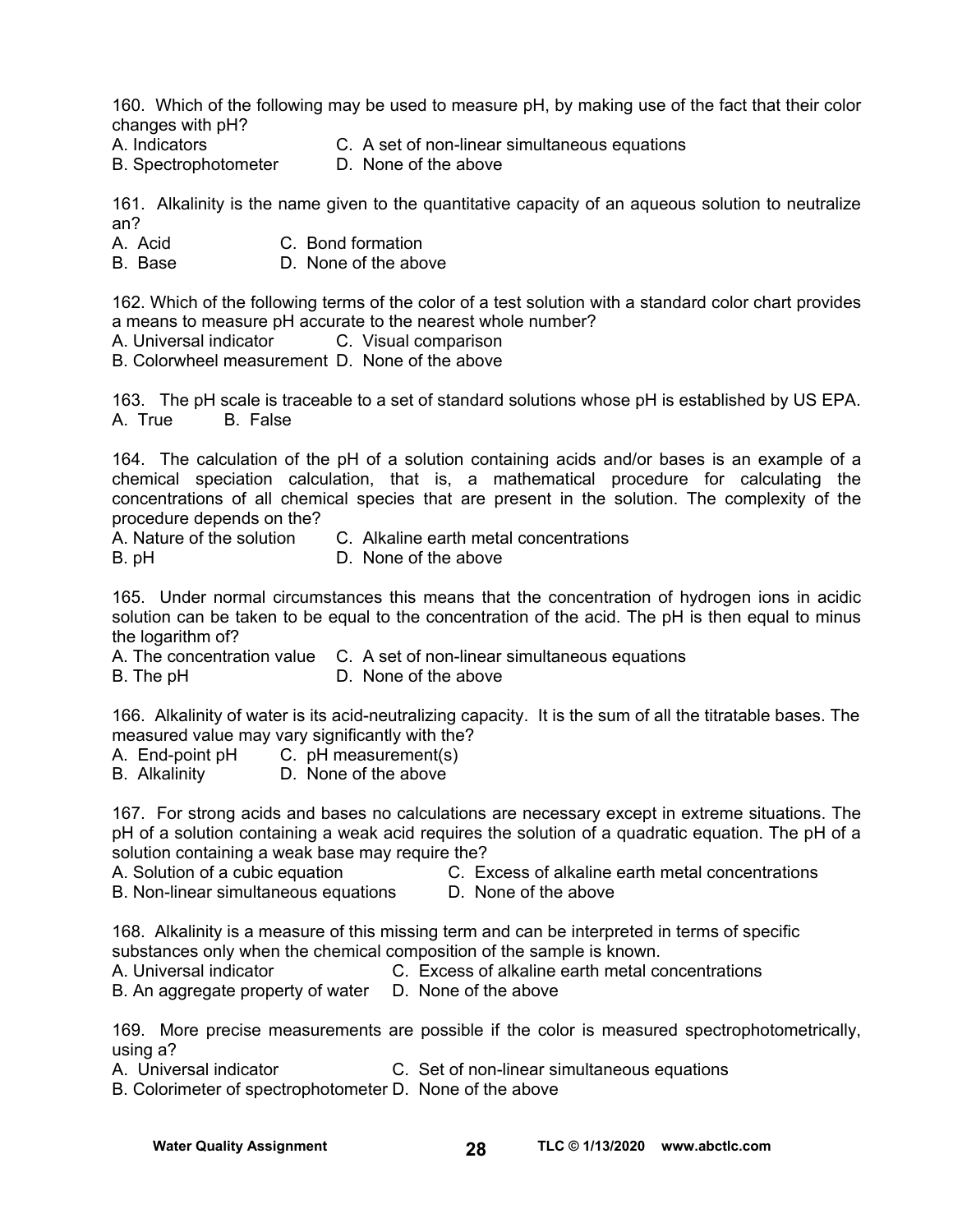170. For strong acids and bases no calculations are necessary except in extreme situations. The pH of a solution containing a weak acid requires?

- A. The concentration value C. Excess of alkaline concentrations
	-

B. The solution of a quadratic equation D. None of the above

171. Alkalinity in excess of which term is significant in determining the suitability of water for irrigation?

A. 8 C. Alkaline earth metal concentrations

B. pH of 7 D. None of the above

172. The calculation of the pH of a solution containing acids and/or bases is an example of a calculation, that is, a mathematical procedure for calculating the concentrations

of all chemical species that are present in the solution

A. Chemical speciation C. Visual comparison

B. Spectrophotometer D. None of the above

173. Since pH is a logarithmic scale, a difference of one pH unit is equivalent to fold difference in hydrogen ion concentration

A. 1 C. 10

B. .1 D. None of the above

174. Which of the following terms measurements is used in the interpretation and control of water and wastewater treatment processes?

A. Acid C. Hydrogen bond formation

B. Alkalinity D. None of the above

175. Which of the following terms are compounds that, for practical purposes, are completely dissociated in water.

A. Strong acids and bases C. Strong bases and weak acids

B. Chemical ions in chains D. None of the above

176. The pH of a solution containing a **Example 20** may require the solution of a cubic equation.

A. Strong acids and bases C. Weak base

B. Strong base D. None of the above

177. Sodium hydroxide, NaOH, is an example of a?

A. Weak base C. Strong acid

B. Strong base D. None of the above

#### **Alkalinity Sub-Section**

178. Alkalinity of water is its acid-neutralizing capacity. It is the sum of all the  $\blacksquare$ measured value may vary significantly with the end-point pH used.

A. Titratable bases C. Disinfection by-products

B. pH and alkalinity D. None of the above

179. Alkalinity is a measure of an aggregate property of water and can be interpreted in terms of specific substances only when the chemical composition of the sample is known. A. True B. False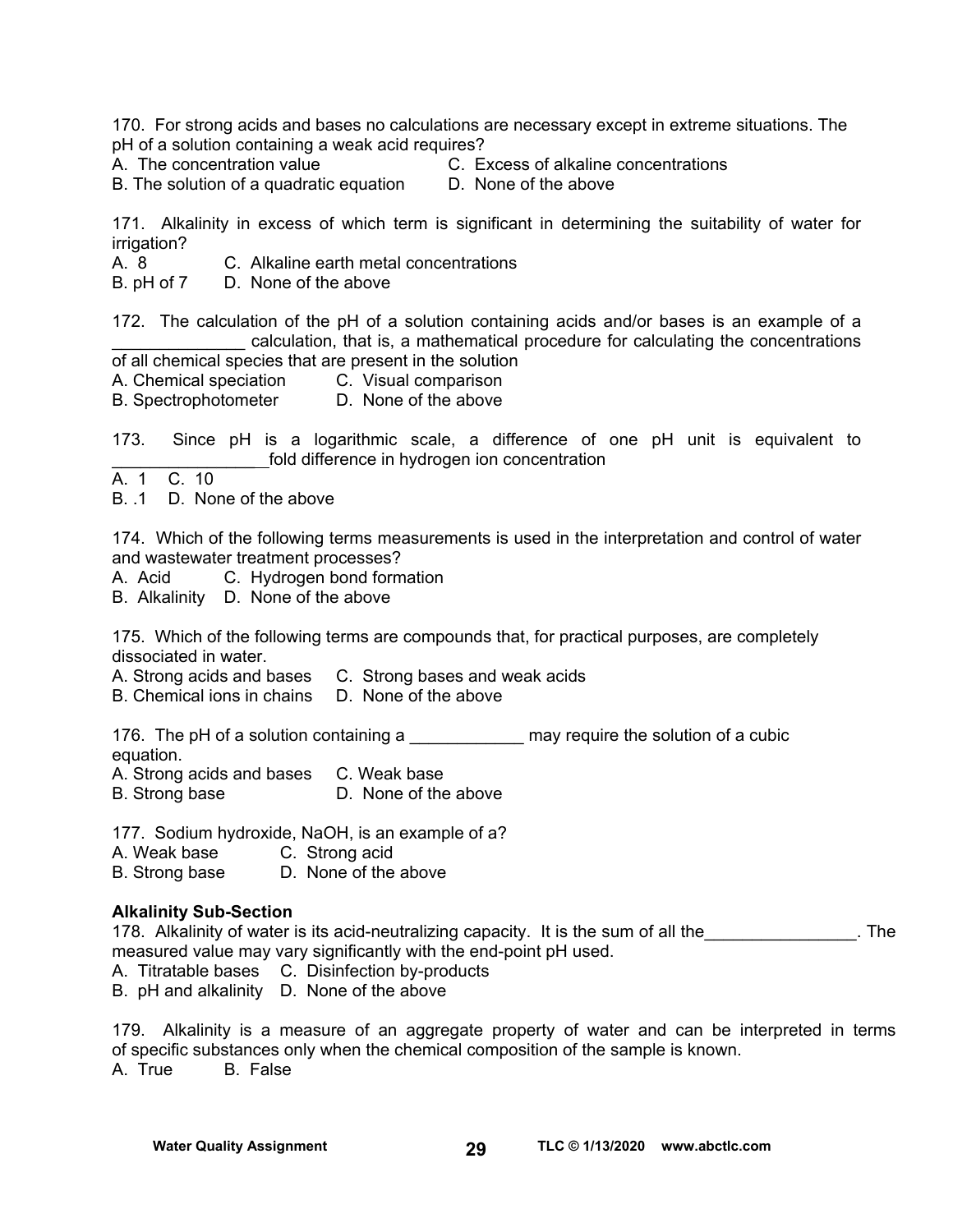#### **Alkalinity and pH Adjustment**

180. Adjusting \_\_\_\_\_\_\_\_\_\_\_\_\_\_\_\_\_ is the most common corrosion control method because it is simple and inexpensive.

A. End-point pH C. Disinfection by-products

B. pH and alkalinity D. None of the above

181. Alkalinity is a measure of the concentration of hydrogen ions present in water; pH is a measure of water's ability to neutralize acids.

A. True B. False

182. Generally, water pH less than \_\_\_\_\_\_\_\_\_\_\_\_\_\_\_\_\_ is associated with uniform corrosion, while pH between 6.5 and 8.0 can be associated with pitting corrosion.

A. 9.0 C. 7.0

B. 6.5 D. None of the above

183. Some studies have suggested that systems using only pH to control corrosion should maintain a pH of at least **the contract example in the availability of hydrogen ions as electron receptors.** 

A. 9.0 C. 7.0

B. 6.5 D. None of the above

184. pH is not the only factor in the corrosion equation; \_\_\_\_\_\_\_\_\_\_\_\_\_\_\_\_\_\_\_\_\_\_\_and alkalinity levels affect corrosion as well.

A. Sodium bicarbonate C. Phosphates

B. Carbonate D. None of the above

185. Generally, an increase in pH and alkalinity can increase corrosion rates and remove the protective layer of scale on corrodible pipe material.

A. True B. False

186. Chemicals commonly used for pH and alkalinity adjustment are caustic soda (NaOH or sodium hydroxide), soda ash (Na<sub>2</sub>CO<sub>3</sub> or sodium carbonate), and sodium bicarbonate (NaHCO $_3$ , essentially baking soda).

A. Sodium bicarbonate C. Hydrated lime

B. Sulfuric acid D. None of the above

187. Care must be taken, however, to maintain pH at a level that will control corrosion but not conflict with **the control of disinfection and control of disinfection by-products.** 

A. End-point pH C. Optimum pH levels

B. pH and alkalinity D. None of the above

#### **Corrosion Inhibitors**

188. Inhibitors reduce corrosion by forming protective coatings on pipes. The most common corrosion inhibitors are\_\_\_\_\_\_\_\_\_\_\_\_\_\_\_\_\_\_\_, sodium silicates and mixtures of phosphates and silicates. These chemicals have proven successful in reducing corrosion in many water systems.

A. Sodium bicarbonate C. Inorganic phosphates

B. Sulfuric acid D. None of the above

189. The phosphates used as corrosion inhibitors include polyphosphates, orthophosphates, glassy phosphates and bimetallic phosphates. In some cases, zinc is added in conjunction with orthophosphates or polyphosphates.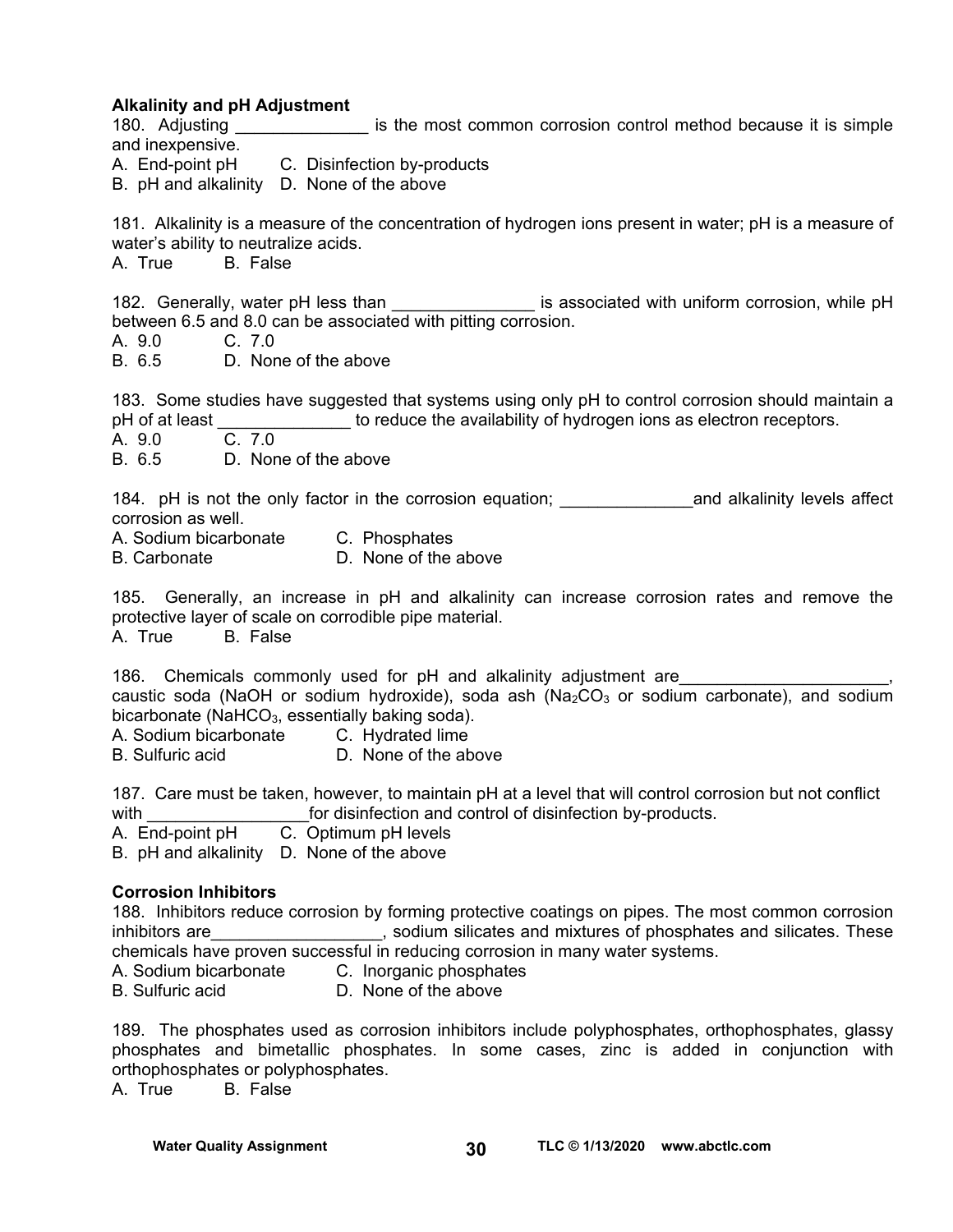190. Glassy phosphates, such as sodium hexametaphosphate, effectively reduce iron corrosion at dosages of \_\_\_\_\_\_\_\_\_\_\_\_\_\_ mg/l.

A. 100 to 200 C. 1 to 2

B. 20 to 40 D. None of the above

191. Glassy phosphate has an appearance of table salt.

A. True B. False

192. Sodium silicates are particularly effective for systems with high water velocities, low hardness, low alkalinity and a pH of less than

A. 9.0 C. 7.0

B. 8.4 D. None of the above

#### **Turbidity Key**

193. Turbidity is normally measured in mg/L and its size is measured in multimeters. A. True B. False

194. Turbidity can be particles in the water consisting of finely divided solids, larger than bacteria, visible by the naked eye; ranging in size from 10 to 150mm. A. True B. False

#### **Cloudy Water**

195. In order to have gravity affect these particles, we must somehow make them larger, somehow have them come together (agglomerate); in other words, somehow make them "stick" together, thereby increasing their size and mass.

A. True B. False

#### **Force due to van der Waals forces**

196. Van der Waals forces are strong forces based on a polar characteristic induced by neighboring molecules. When two or more polar molecules, such as He, Ar, H2, are in close proximity, the nucleus of each atom will magnetically attract electrons in the counter atom resulting, at least shortly, in an asymmetrical arrangement of the nucleus.

A. True B. False

#### **How to Treat Turbidity**

197 By supercharging the water supply momentarily with a positive charge, we can upset the charge effect of the particle enough to reduce the Zeta potential (repulsive force), thereby allowing van der Waals forces (attractive forces) to take over.

A. True B. False

198. By introducing aluminum  $(AI_3^+)$  into the water in the form of Alum  $(AI_2(SO_4)_3 \cdot nH_2O)$  we can accomplish the supercharging of the water. This is the coagulation part of the coagulation/flocculation process; flocculation follows coagulation.

A. True B. False

199. During the flocculation process the particles join together to form flocs; the larger the flocs, the faster they will settle within a clarifier. Other chemical coagulants used are Ferric Chloride and Ferrous Sulfate.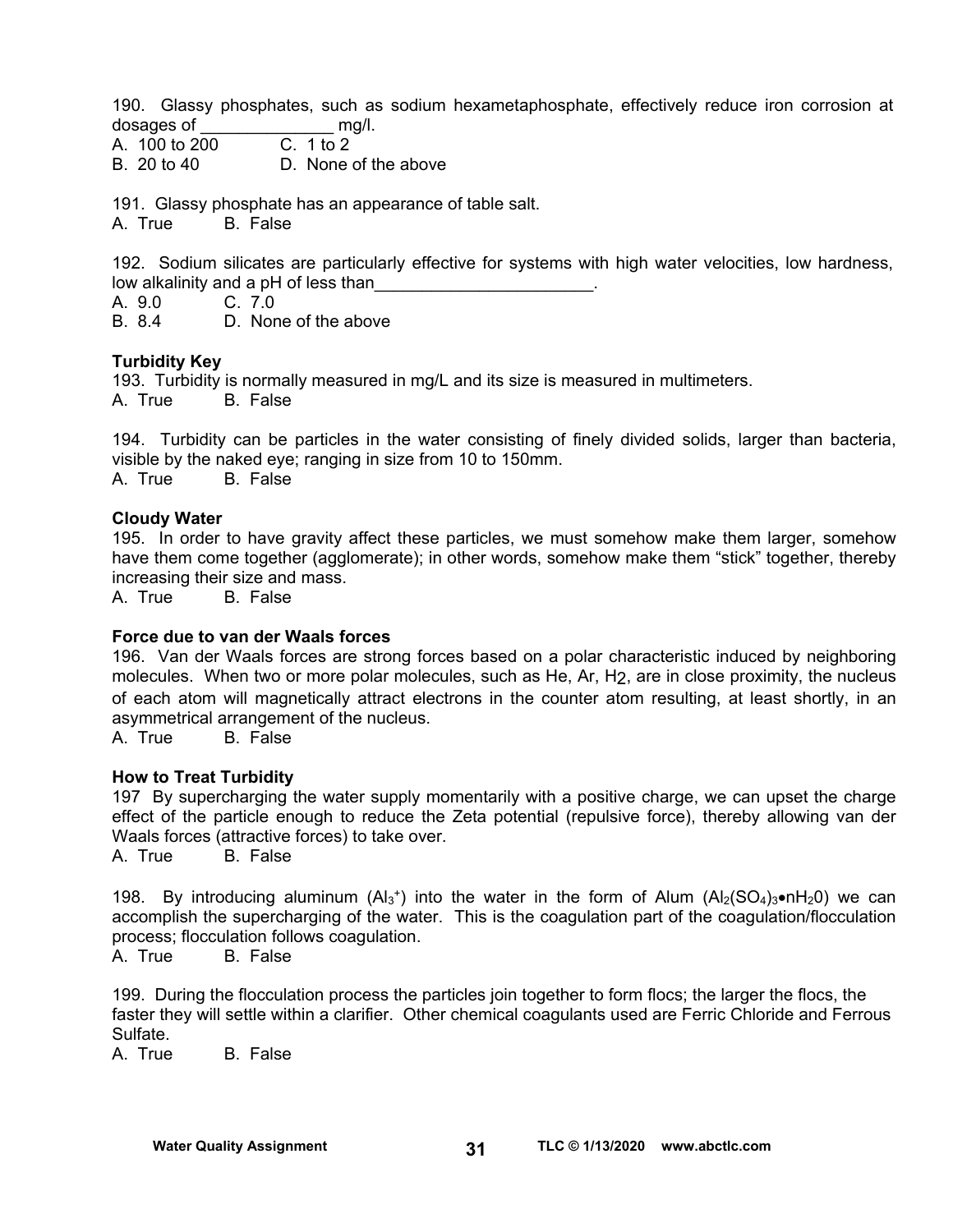| 200. Ferrous Sulfate works well through a range of pH values, we mean the setting of                                                                                                                                                                       |
|------------------------------------------------------------------------------------------------------------------------------------------------------------------------------------------------------------------------------------------------------------|
| A. 5.0 - 7.5 C. 4.5 to 9.5<br>B. 4.5 D. None of the above                                                                                                                                                                                                  |
| 201. Alum works best in the pH range of natural waters, ____________.<br>A. 5.0 - 7.5 C. 4.5 to 9.5                                                                                                                                                        |
| B. 4.5 D. None of the above                                                                                                                                                                                                                                |
| 202. Ferric Chloride works best at lower pH values, down to pH _____________.<br>A. 5.0 - 7.5 C. 4.5 to 9.5                                                                                                                                                |
| B. 4.5 D. None of the above                                                                                                                                                                                                                                |
| <b>Disinfection Section</b><br><b>Chlorine's Appearance and Odor</b><br>203. Chlorine is a greenish-yellow gas it will condense to an amber liquid at approximately<br>F or at high pressures.                                                             |
| A. -29.2 degrees<br>B. – 100 degrees <b>D.</b> None of the above                                                                                                                                                                                           |
| 204. Prolonged exposures to chlorine gas may result in?<br>A. Moisture, steam, and water C. Olfactory fatigue<br>B. Odor thresholds <b>D. None of the above</b><br><b>Chlorine Gas</b>                                                                     |
| Pathophysiology                                                                                                                                                                                                                                            |
| 205. As far as chlorine safety and respiratory protection, the intermediate ____________ of chlorine<br>accounts for its effect on the upper airway and the lower respiratory tract.                                                                       |
| A. Effects of Hydrochloric acid C. Water solubility                                                                                                                                                                                                        |
| B. Vapor from Chlorine gas D. None of the Above                                                                                                                                                                                                            |
| 206. Respiratory exposure to ____________ may be prolonged because its moderate water solubility<br>may not cause upper airway symptoms for several minutes.<br>A. Hydrochloric acid     C. Plasma exudation<br>B. Chlorine gas       D. None of the Above |
|                                                                                                                                                                                                                                                            |
| 207. The odor threshold for chlorine gas is approximately?<br>A. 0.3-0.5 parts per million (ppm)<br>C. 3-5 parts per million (ppm)<br>B. 3 parts per million (ppm)<br>D. None of the Above                                                                 |
| <b>Mechanism of Activity</b>                                                                                                                                                                                                                               |
| 208. Chlorine gas feeds out of the cylinder through a gas regulator. The cylinders are on a scale that<br>operators use to measure the amount used each day. The chains are used to prevent the tanks from                                                 |
| falling over.                                                                                                                                                                                                                                              |
| A. True<br><b>B.</b> False                                                                                                                                                                                                                                 |
| <b>Early Response to Chlorine Gas</b><br>209. If you mix ammonia with chlorine gas, this compound reacts to form                                                                                                                                           |

- 
- A. Chloramine gas<br>B. Chlorine gas C. Sulfuric gas, also sent<br>
C. Sulfuric gas<br>
D. None of the Above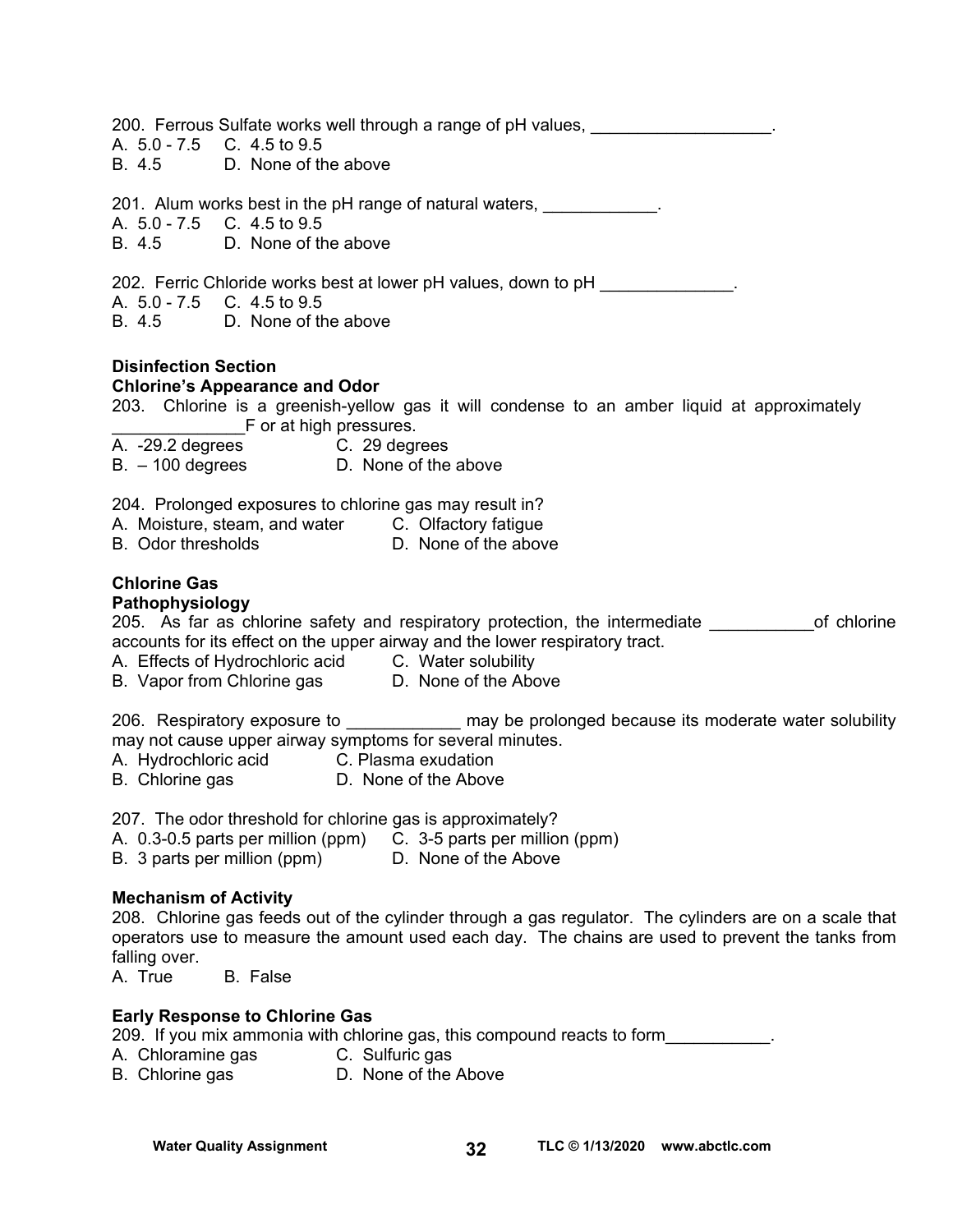#### **Reactivity**

210. Cylinders of chlorine may burst when exposed to elevated temperatures. When there is Chlorine in solution, this forms?

A. Hydrogen sulfide C. A corrosive material

B. Oxomonosilane D. None of the above

211. What is formed when chlorine is in contact with combustible substances (such as gasoline and petroleum products, hydrocarbons, turpentine, alcohols, acetylene, hydrogen, ammonia, and sulfur), reducing agents, and finely divided metals?

- A. Fires and explosions C. Moisture, steam, and water
- B. Odor thresholds D. None of the above

212. Contact between chlorine and arsenic, bismuth, boron, calcium, activated carbon, carbon disulfide, glycerol, hydrazine, iodine, methane, oxomonosilane, potassium , propylene, and silicon should be avoided.

A. True B. False

213. Chlorine reacts with hydrogen sulfide and water to form this substance?

- A. Hydrogen sulfide C. Chlorinates
- B. Hydrochloric acid D. None of the above

214. According to the text, chlorine is also incompatible with?

- A. Plastic C. Moisture, steam, and water
- B. Palladium D. None of the above

215. The effectiveness of chlorination depends on the the same of the water, the concentration of the chlorine solution added, the time that chlorine is in contact with the organism, and water quality.

- A. Chlorine residual C. Oxygen
- B. Chlorine demand D. None of the above

216. Chlorine may not be available for disinfection because **the in the water (like iron**, manganese, hydrogen sulfide, and ammonia).

- A. pH increases **C. Required contact time**
- B. Part of it combines with other chemicals D. None of the above

217. The amount of chlorine required to achieve disinfection and that reacts with the other chemicals is the?

- A. Chlorine residual C. Free chlorine residual
- B. Chlorine demand D. None of the above

218. Which term is used when disinfection decreases, as the concentration of the chlorine increases?

- 
- A. pH increases C. Required contact time
- B. Chlorine level and water quality **D.** None of the above
- 
- 219. Chlorination is more effective as?
- A. Water temperature increases C. Water cools down
- B. Chlorine demand D. None of the above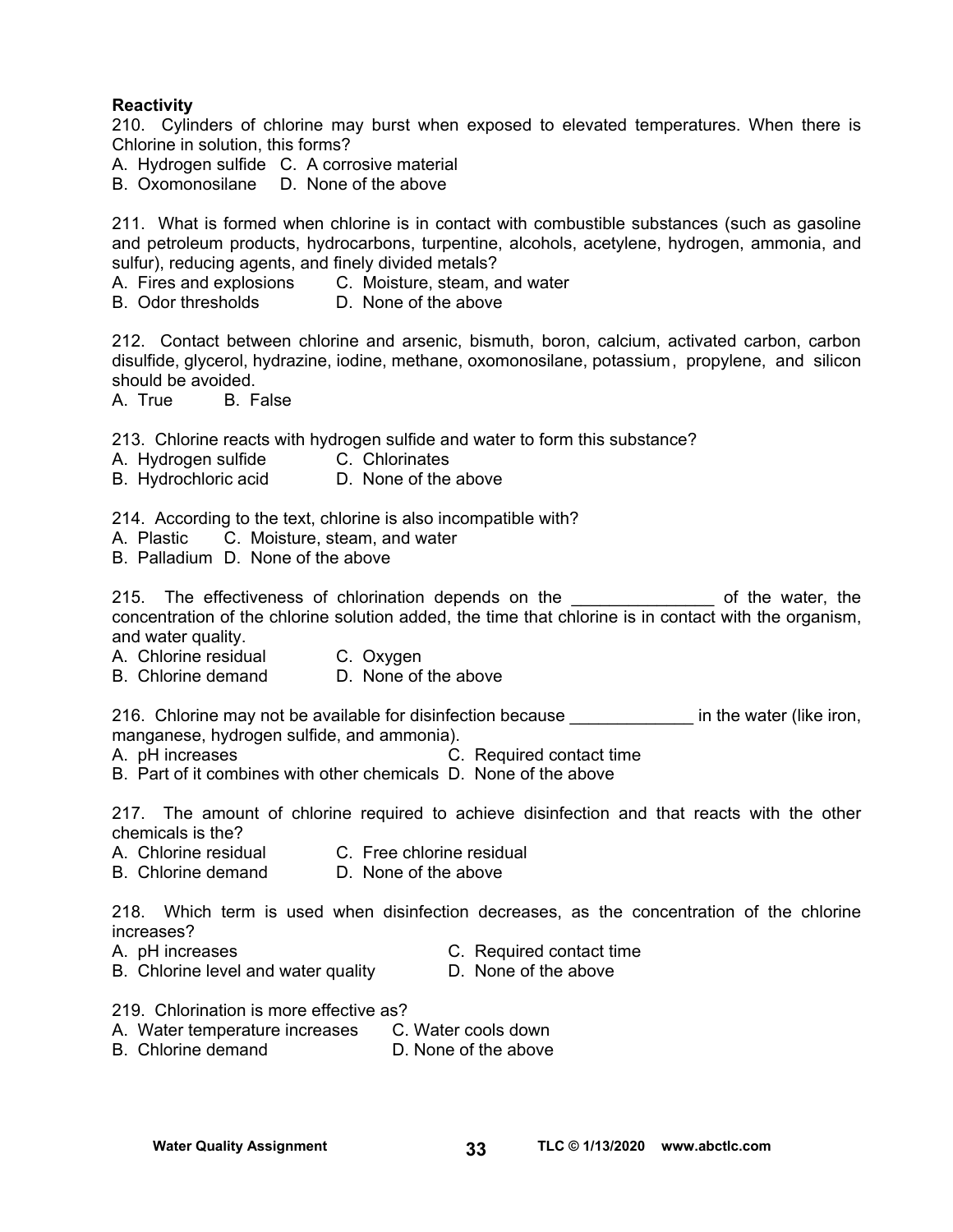220. Chlorination becomes more alkaline and is less effective as the?

- 
- A. Water's pH increases C. Required contact time is maximized
- B. Water quality increases **D.** None of the above

221. Chlorination is less effective in?<br>A. Clear water **C. Day time** 

- A. Clear water **C. Day time**
- B. Cloudy (turbid) water **D.** None of the above

222. By adding a little more chlorine to what is already sufficient, this action will generally result in that can be measured easily.

A. pH increases C. Required contact time

- A. Principled Co.<br>B. A free chlorine residual D. None of the above
- **Chlorination Chemistry**

223. The hypochlorite ion is a much weaker disinfecting agent than Hypochlorous acid, about 100 times less effective.

A. True B. False

224. According to the text, pH and temperature affect the ratio of hypochlorous acid to hypochlorite ions. As the temperature is decreased, the the contract increases.

A. Reduction Ratio C. "CT" disinfection concept

B. Ratio of hypochlorous acid D. None of the above

225. Under normal water conditions, hypochlorous acid will also chemically react and break down into the hypochlorite ion.

A. True B. False

226. Although the ratio of \_\_\_\_\_\_\_\_\_\_\_\_\_\_\_ is greater at lower temperatures, pathogenic organisms are actually harder to kill.

A. Hypochlorous acid C. Total chlorine

B. The amount of chlorine D. None of the above

227. If all other things were equal, \_\_\_\_\_\_\_\_\_ and a lower pH are more conducive to chlorine disinfection.

- A. Lower pH C. Higher water temperatures
- B. Hypochlorous acid D. None of the above

228. All three forms of chlorine produce Sodium hypochlorite when added to water.

A. True B. False

229. Hypochlorous acid is a strong acid but a weak disinfecting agent. The amount of hypochlorous acid depends on the pH and temperature of the water. A. True B. False

## **Chlorine DDBP**

230. These term means that chlorine is present as CI, HOCI, and OCI is called \_\_\_\_\_\_\_\_\_\_\_\_\_, and that which is bound but still effective is \_\_\_\_\_\_\_\_\_\_\_\_\_\_\_\_\_. A. Free available chlorine and Total B. Free and Residual

- C. Free available chlorine and Combined Chlorine
- D. None of the above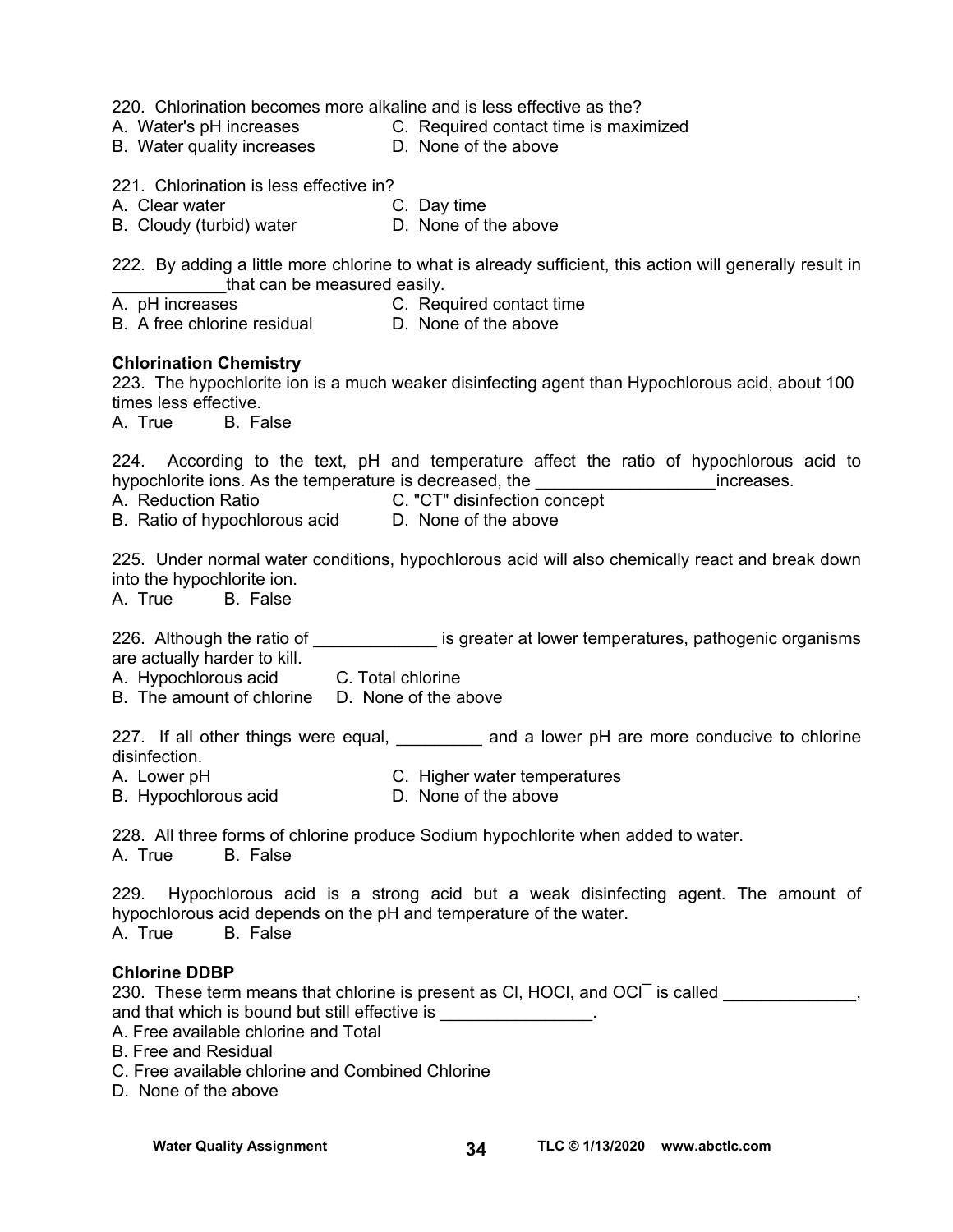| 231. Chloramines are formed by reactions with? |                       |
|------------------------------------------------|-----------------------|
| A. Acid and $Cl2$                              | C. Folic Acid and Cl2 |
| B. Ammonia and $C_2$                           | D. None of the above  |

#### **Types of Residual**

232. Which of the following is all chlorine that is available for disinfection? A. Chlorine residual C. Total chlorine B. Chlorine demand D. None of the Above

#### **Chlorine Exposure Limits**

233. What is OSHA's PEL? A. 10 PPM C. 1,000 PPM B. 1 PPM D. None of the above

234. Chlorine's Physical and chemical properties: A yellowish green, nonflammable and liquefied gas with an unpleasant and irritating smell.

A. True B. False

235. Liquid chlorine is about **times heavier than water** 

A. 1.5 C. 2.5

B. 10 D. None of the above

236. Gaseous chlorine is about \_\_\_\_\_\_\_\_\_\_\_\_\_\_\_\_times heavier than air.

A. 1.5 C. 2.5

B. 10 D. None of the above

## **Alternate Disinfectants - Chloramine**

237. It is recommended that Chloramine be used in conjunction with a stronger disinfectant. It is best utilized as a?

- A. Chloramine C. Stable distribution system disinfectant
- B. T10 value disinfectant D. None of the above

238. In the production of \_\_\_\_\_\_\_\_\_\_\_\_\_\_\_\_\_\_\_\_\_, the ammonia residuals in the finished water, when fed in excess of stoichiometric amount needed, should be limited to inhibit growth of nitrifying bacteria.

A. Dry sodium chlorite C. Ammonia residual(s)

B. Chloramines **D.** None of the above

## **Chlorine Dioxide**

239. Which term provides good Giardia and virus protection but its use is limited by the restriction on the maximum residual of 0.5 mg/L ClO<sub>2</sub>/chlorite/chlorate allowed in finished water?

- A. Chlorinated byproducts C. Ammonia residual(s)
- B. Chlorine dioxide D. None of the above

240. If chlorine dioxide is being used as an oxidant, the preferred method of generation is to entrain this term or substance into a packed reaction chamber with a 25% aqueous solution of sodium chlorite (NaClO<sub>2</sub>).

- 
- A. Chloramine C. Chlorine dioxide
- B. Chlorine gas **D.** None of the above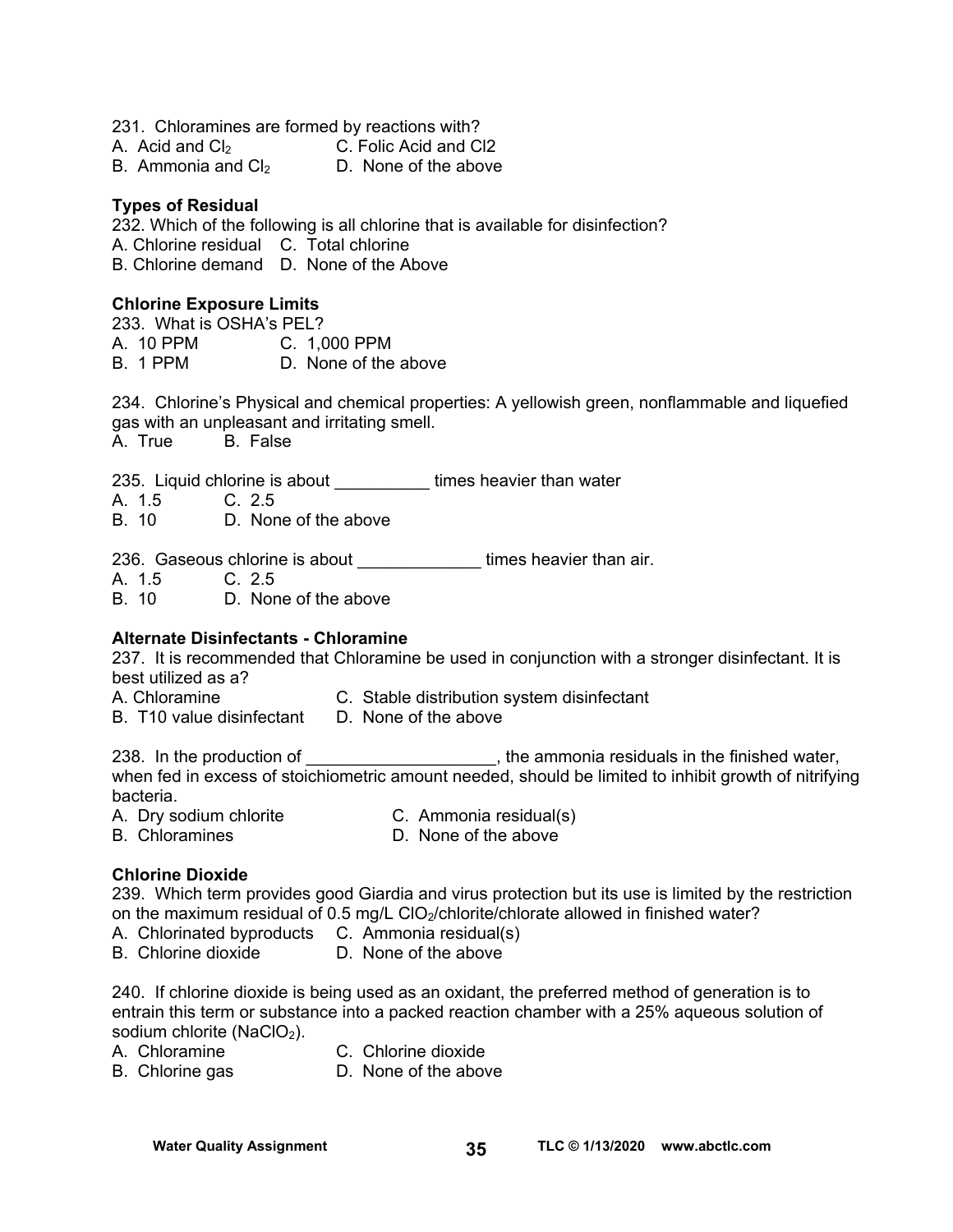241. According to the text, which chemical is explosive and can cause fires in feed equipment if leaking solutions or spills are allowed to dry out?

- A. Dry sodium chlorite C. Ammonia
- B. Chlorine dioxide D. None of the above

242. Chlorine dioxide may be used for either taste or odor control or as a?

A. Chloramine D. Gas

B. Pre-disinfectant D. None of the above

243. Total residual oxidants (including chlorine dioxide and chlorite, but excluding Chlorine dioxide) shall not exceed 0.50 mg/L during normal operation or 0.30 mg/L (including chlorine dioxide, chlorite and chlorate) during periods of extreme variations in the raw water supply. A. True B. False

#### **Ozone**

244. Ozone is a very effective disinfectant for both Giardia and viruses

A. True B. False

245. When determining Ozone CT (contact time) values must be determined for the ozone basin alone; an accurate \_\_\_\_\_\_\_\_\_\_\_\_\_ must be obtained for the contact chamber, and residual levels.

- A. Residual C. Contact time
- B. T10 value D. None of the above

246. Ozone does not provide a system residual and should be used as a primary disinfectant only in conjunction with?

- 
- A. Dry sodium chlorite C. Free and/or combined chlorine<br>B. Chlorine dioxide D. None of the above

D. None of the above

247. Ozone does not produce chlorinated byproducts (such as trihalomethanes) but it may cause an increase in such byproduct formation if it is fed ahead of free chlorine; ozone may also produce its own oxygenated byproducts such as  $Cl_2 + NH_4$ .

A. True B. False

248. Ozonation must include an adequate ozone leak detection alarm system and an ozone offgas destruction system.

B. False

249. Some people who drink water containing chlorite in excess of EPA standards over many years may experience problems with their liver, kidneys, or central nervous systems, and may have an increased risk of getting cancer.

A. True B. False

250. Some infants and young children who drink water containing trihalomethanes in excess of EPA standards could experience nervous system effects.